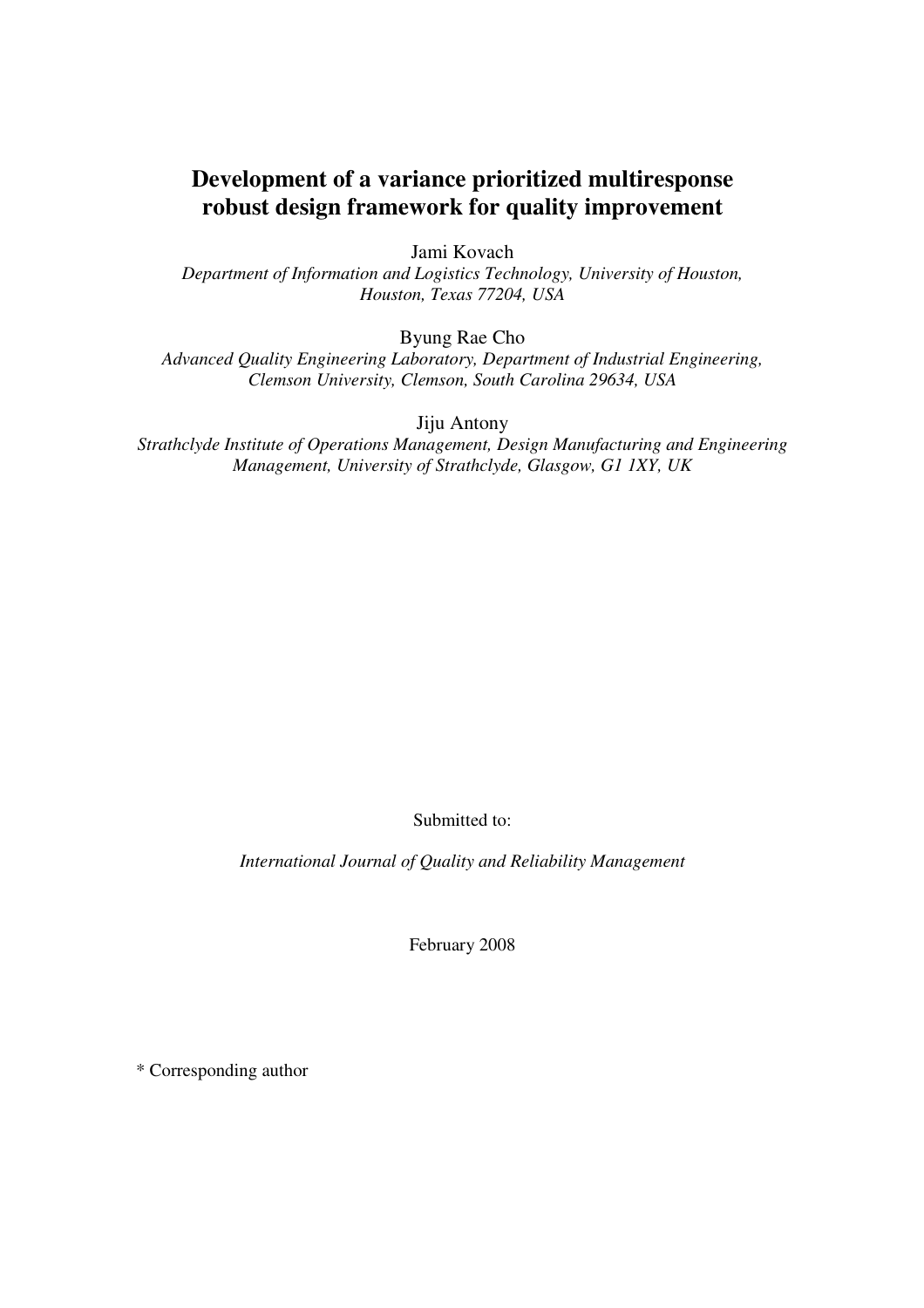# **Development of a variance prioritized multiresponse robust design framework for quality improvement**

Jami Kovach

*Department of Information and Logistics Technology, University of Houston, Houston, Texas 77204, USA* 

Byung Rae Cho

*Advanced Quality Engineering Laboratory, Department of Industrial Engineering, Clemson University, Clemson, South Carolina 29634, USA* 

Jiju Antony

*Strathclyde Institute of Operations Management, Design Manufacturing and Engineering Management, University of Strathclyde, Glasgow, G1 1XY, UK* 

#### **Abstract**

**Purpose** – Robust design is a well-known quality improvement method that focuses on building quality into the design of products and services. Yet, most well established robust design models only consider a single performance measure and their prioritization schemes do not always address the inherent goal of robust design. In this paper, we propose a new robust design method for multiple quality characteristics where the goal is to first reduce the variability of the system under investigation and then attempt to locate the mean at the desired target value.

**Design/methodology/approach** – In this paper, we investigate the use of a response surface approach and a sequential optimization strategy to create a flexible and structured method for modeling multiresponse problems in the context of robust design. Nonlinear programming is used as an optimization tool.

**Findings** – Our proposed methodology is demonstrated through a numerical example and the results are compared to that of the traditional robust design method. The proposed methodology provides enhanced optimal robust design solutions consistently.

**Originality/value** – This paper is perhaps the first study on the prioritized response robust design with the consideration of multiple quality characteristics. The findings and key observations of this paper will be of significant values to the quality and reliability engineering/management community.

**Keywords** Quality, robust design, multiresponse problems

**Paper type** Reserch paper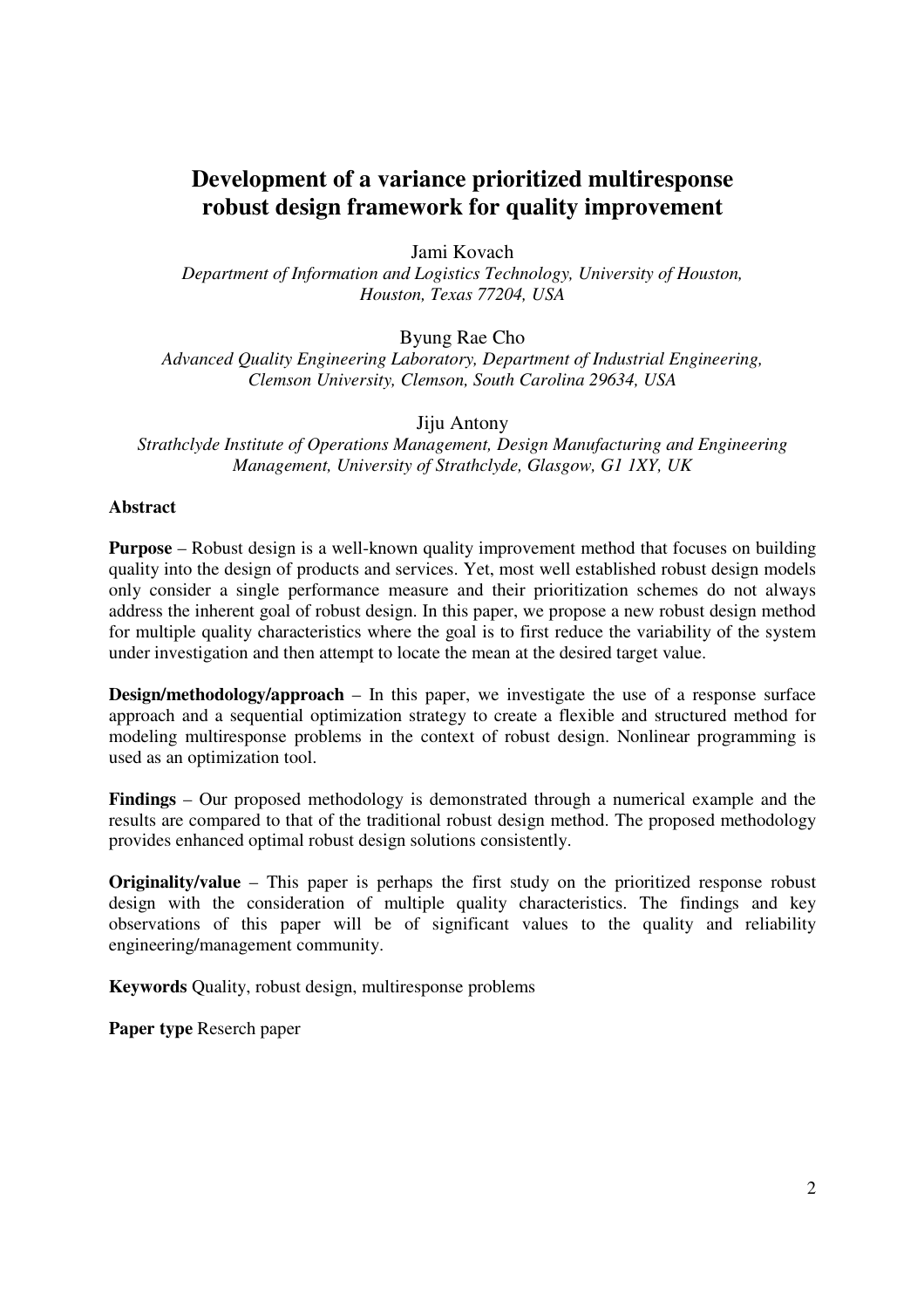#### **Introduction**

In today's industrial production environment, it is essential that companies create and retain a competitive advantage over their competitors with respect to quality in order to be successful. The robust design (RD) methodology, first developed by Taguchi (1986, 1987), is important to industrial quality improvement initiatives. This approach focuses on building quality into the design of products and services though the determination of the optimum operating conditions in order to minimize performance variability and deviation from the target value of interest (i.e. process bias). Since it was first introduced, this approach has come under serious criticism due to the statistical analysis methods and optimization approaches utilized. In his method of RD, Taguchi advocates minimizing signal-to-noise ratios to determine the best overall combination of design parameter settings and identifying adjustment factors, which are used to adjust the mean to the desired target value. Yet, Nair and Shoemaker (1990) argue that by simply collapsing experimental data into signal-to-noise ratios much of the information concerning the system's behavior is lost. Additionally, Taguchi gives no real justification for the use of these ratios, and the details surrounding the use of adjustment factors to achieve the target value of interest are sketchy at best. To address these issues, there have been several attempts in the literature to improve the analysis and optimization phases of the RD methodology.

Several RD optimization models that are relevant to the work presented here are based on the dual response approach, which was first considered by Myers and Carter (1973). Here, the process mean and variance of a single quality characteristic are modeled separately using response surfaces. These functions are then optimized simultaneously to determine the system's optimum operating parameters. The first attempt to combine this type of optimization model within the RD methodology was developed by Vining and Myers (1990). As an extension to this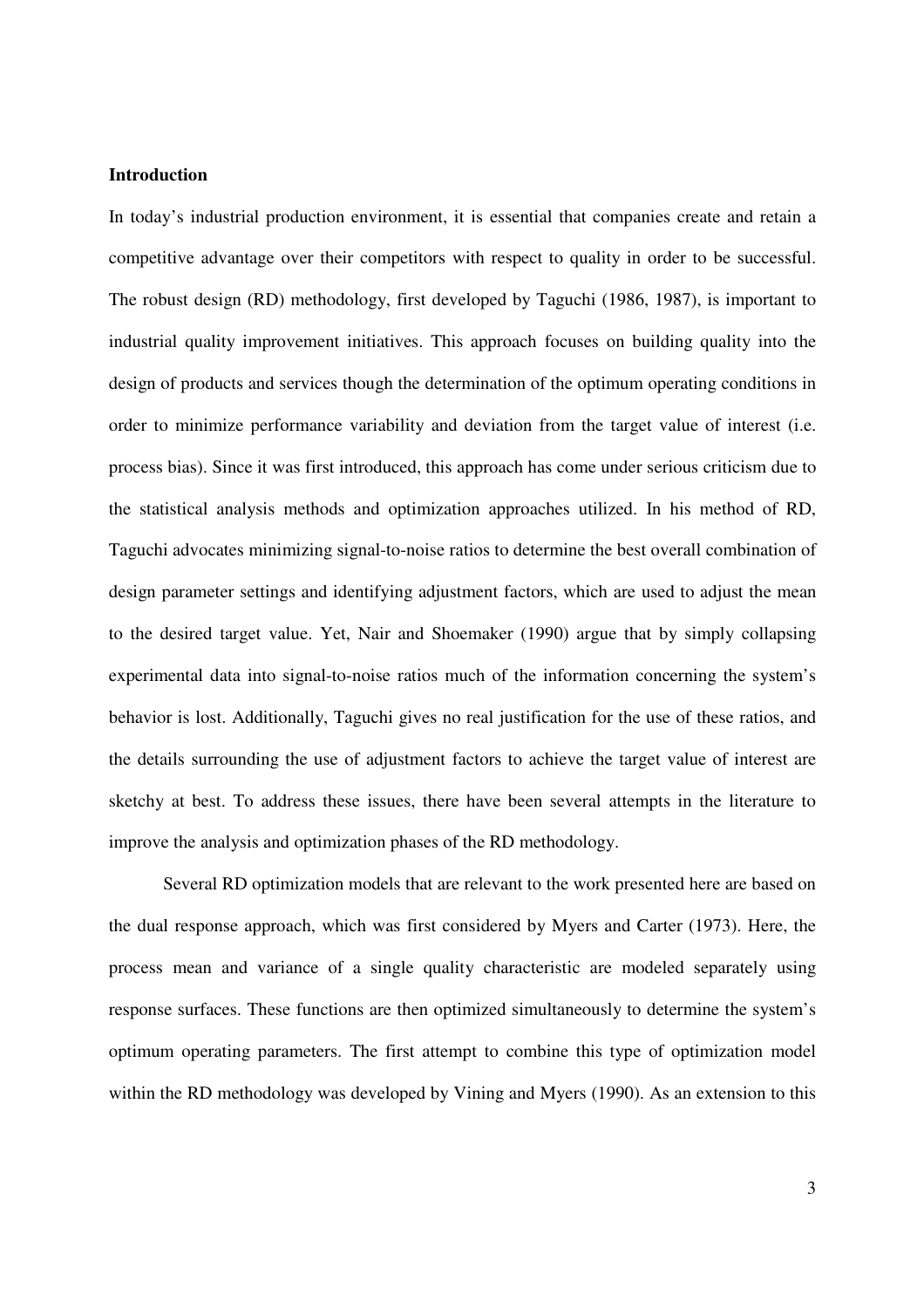dual response approach to RD, Lin and Tu (1995) proposed the mean-squared error (MSE) model. This approach relaxed the zero-bias assumption of the previous model to provide solutions that are better (or at least equal), in terms of the variance achieved, through a more flexible optimization model. Lin and Tu (1995) further suggested assigning different weights to process bias and variability as a way of prioritizing the optimization procedure. Along these lines, Park and Cho (2003), Shin and Cho (2005), and Cho and Park (2005) considered more complex RD systems from the viewpoints of non-normal data, process oriented modeling, and unbalanced design space, respectively, Finally, Kovach and Cho (2006) and Lee et al. (2007) developed RD models for unbalanced data structures and irregular experimental situations, respectively.

The RD optimization models discussed thus far may be considered multiresponse approaches because they simultaneously optimize the response models for both the process mean and variance. These approaches, however, only consider the response models for the process mean and variance for a single performance measure. Yet, customer judge products on multiple scales simultaneously. Further, the prioritization scheme of these optimization models do not always address the inherent goal of RD. Taguchi (1986, 1987) believed it was vital to quality improvement efforts to not simply focus on adjusting the process mean to the desired target value. He felt strongly that it was also critical to reduce the variability of the process around the mean. Therefore, when optimizing a system, RD should consider multiple quality characteristics simultaneously and place top priority on minimizing process variability. In this paper, we propose a new approach to the multiresponse RD problem to address these issues, called variance-prioritized multiresponse robust design (VPMRD). In this approach, the optimization phase of RD is formulated as a nonlinear goal programming problem where the prioritization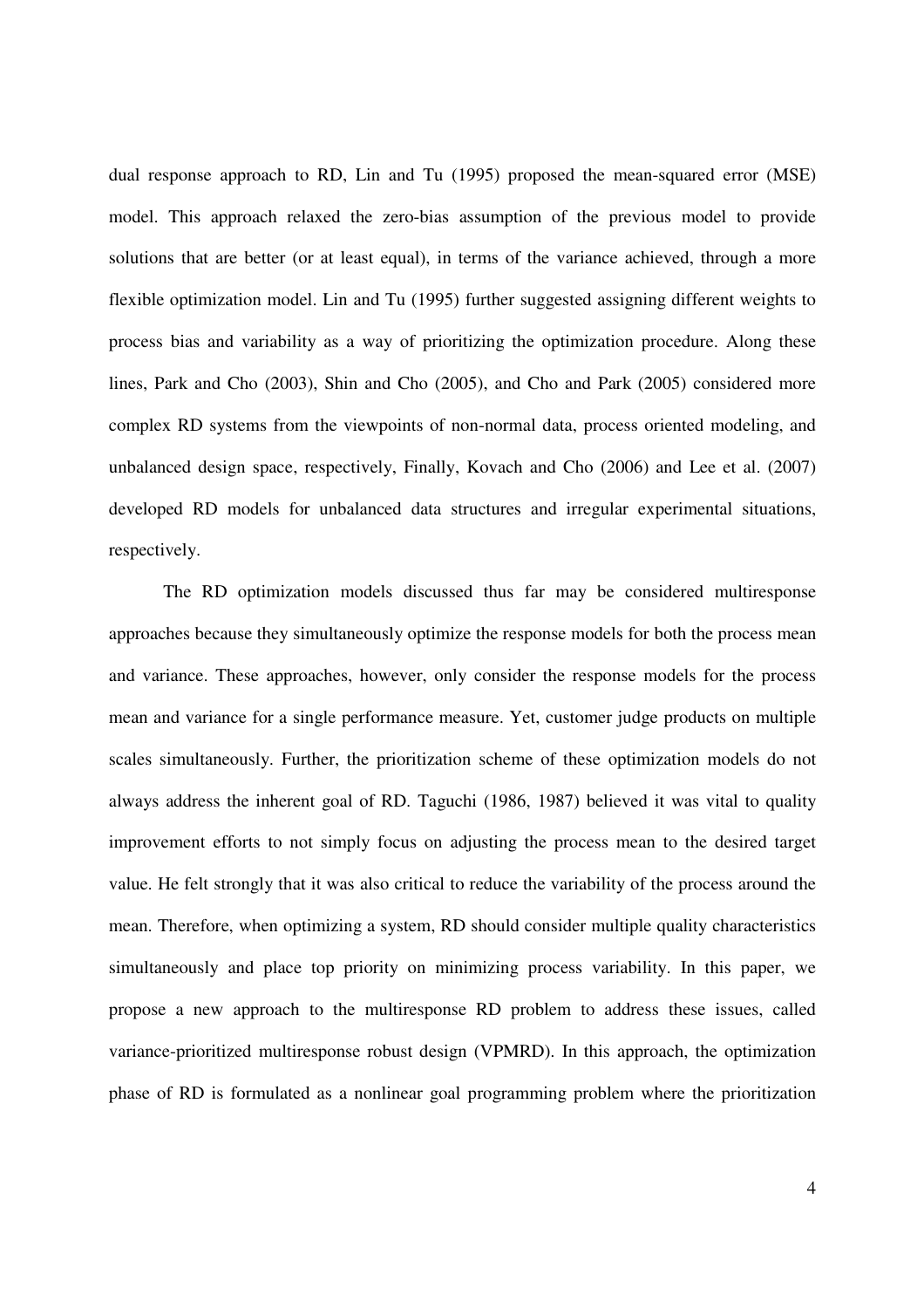scheme is specified using a preemptive optimization procedure. Through a numerical example, we demonstrate the use of this methodology to determine the optimum operating conditions for the system under investigation based on experimentation and system modeling.

In the next section, we describe our proposed methodology in detail. Then, an example is used to demonstrate the practical implementation of our proposed approach. Next, a comparison study is conducted to validate the proposed model. Finally, we discuss conclusions concerning the practical implications of the proposed approach.

#### **The proposed methodology**

While there are several optimization models that can be employed within the RD methodology, few consider the inherent goal of RD. Recall that Taguchi's quality philosophy suggests that quality improvement efforts should not simply focus on the mean; it also involves the variability around the mean. Yet, well-established optimization approaches, including the dual response (Vining and Myers, 1990) and MSE models (Lin and Tu, 1995), may have failed to place top priority on minimizing the variance. Therefore, we propose a new method of RD that creates a structured, yet flexible modeling approach for multiresponse RD problems where the goal is to first reduce the variability of the system under investigation and then attempt to reduce the process bias. In this new approach, we utilize nonlinear goal programming techniques [3] to determine the system's optimum operating conditions based on response surface models of the system derived though experimentation and analysis.

The methodology proposed in this paper is shown in Figure 1, which consists of first determining the problem to be considered and choosing the responses of interest, as well as the design factors, to be included in the investigation. This information is then used to create the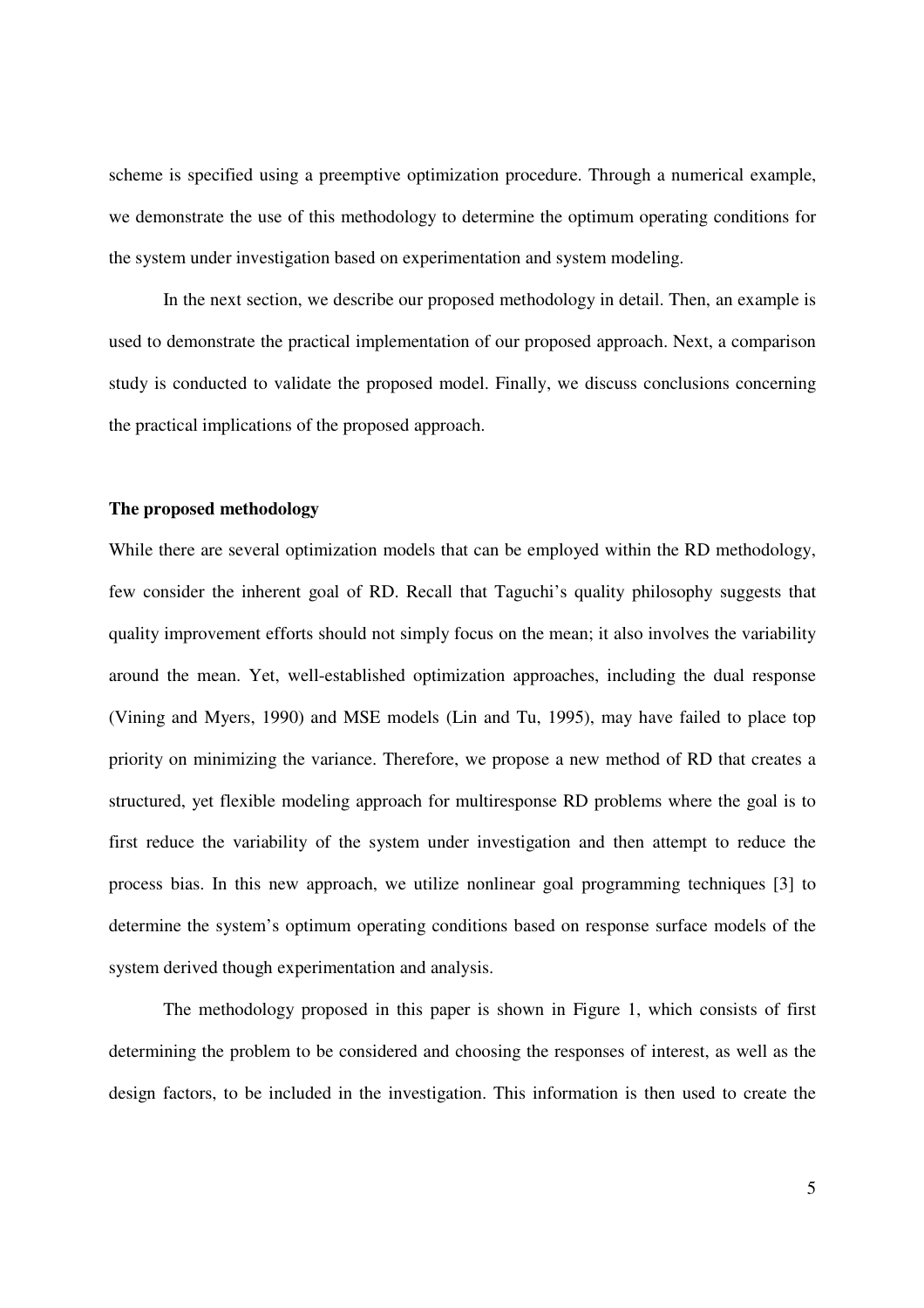appropriate experimental design, and the experiment is carried out according to plan. Next, data collected from the experiment are analyzed using the least squares method of regression analysis. Based on these results, response surface models for the mean and variance of each response are created. Finally, the proposed VPMRD model is used to simultaneously optimize the responses to obtain the settings for the design parameters that make the system under investigation perform optimally relative to minimizing the process' variance and bias.

[Figure 1 Approximately Here]

#### *Planning*

In an RD study, the determination of the quality characteristics of interest is strongly related to the nature of the problem being investigated. Similarly, the choice of experimental parameters is often derived from the responses under investigation using prior engineering knowledge concerning the system being studied. In many situations, however, practitioners may not have sufficient experience to effectively choose the appropriate experimental parameters. Therefore, the alternative is to collect data relative to potential experimental factors and then use multivariate studies, correlation analysis, and/or screening experiments to determine the specific factors to consider in an RD investigation.

#### *Experimentation*

In designing an experiment, there are many standard approaches from which to choose. These include, but are not limited to, factorial designs, Taguchi designs, and response surface designs. The key, therefore, is to choose the design that best addresses the experimental question and supports the desired data analysis given the available resources (i.e. time and experimental budget). The size of the experiment is determined in part by the number of factors included, the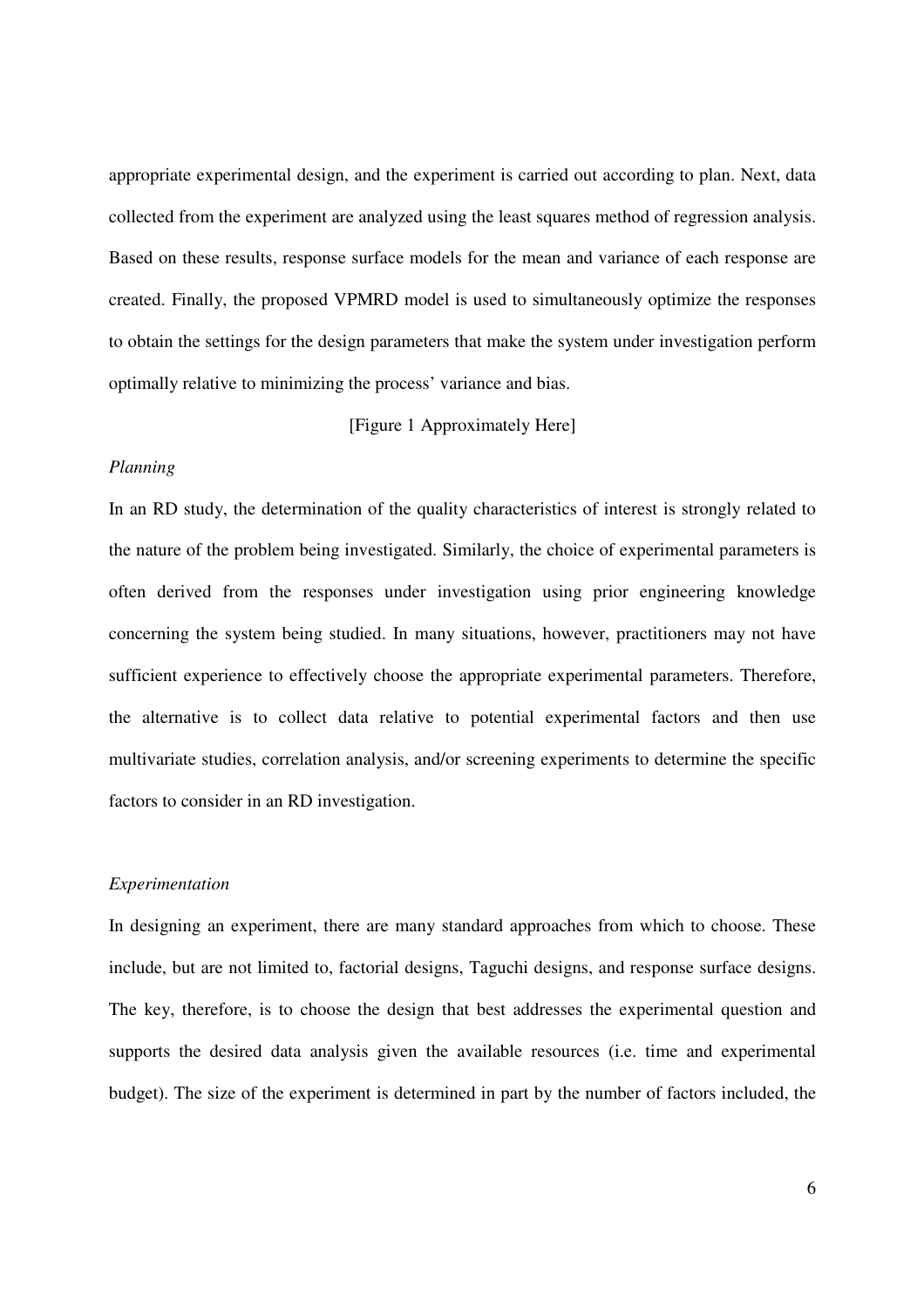number of levels of each factor to be tested, and the number of replications planned. The results obtained form the experiment provides the information necessary to create response surface models that describe the behavior of the system under investigation.

#### *System modeling*

To create response surface models for the mean and variance of each quality characteristic under investigation, we utilize the least squares method of regression analysis. Using this approach, consider that each of the *n* treatment combinations in an experiment consists of *r* replicates. For each response of interest, let  $y_{uj}$  represent the  $j^{\text{th}}$  response at the  $u^{\text{th}}$  treatment where  $j = 1, 2, ..., r$  and  $u = 1, 2, ..., n$ . Then, for each quality characteristic, the mean and variance for the  $u<sup>th</sup>$  treatment can be estimated using the following equations:

$$
\overline{y}_{u} = \frac{\sum_{j=1}^{r} y_{uj}}{r} \quad \text{and} \quad s_{u}^{2} = \frac{\sum_{j=1}^{r} (y_{uj} - \overline{y}_{u})^{2}}{r - 1}
$$
(1)

for  $u = 1, 2, ..., n$ . Assuming the underlying distribution of the experimental data is normal with constant variance, the estimators given in Equation (1) are then used to create the response surface functions of the mean and variance based on the method of least squares regression analysis as follows. The model for the mean, therefore, is written as

$$
\hat{\mu}(\mathbf{x}) = \mathbf{X}\hat{\beta},\tag{2}
$$

where

$$
\hat{\beta} = \left(\mathbf{X}^{\mathrm{T}}\mathbf{X}\right)^{-1}\mathbf{X}^{\mathrm{T}}\overline{\mathbf{y}},\tag{3}
$$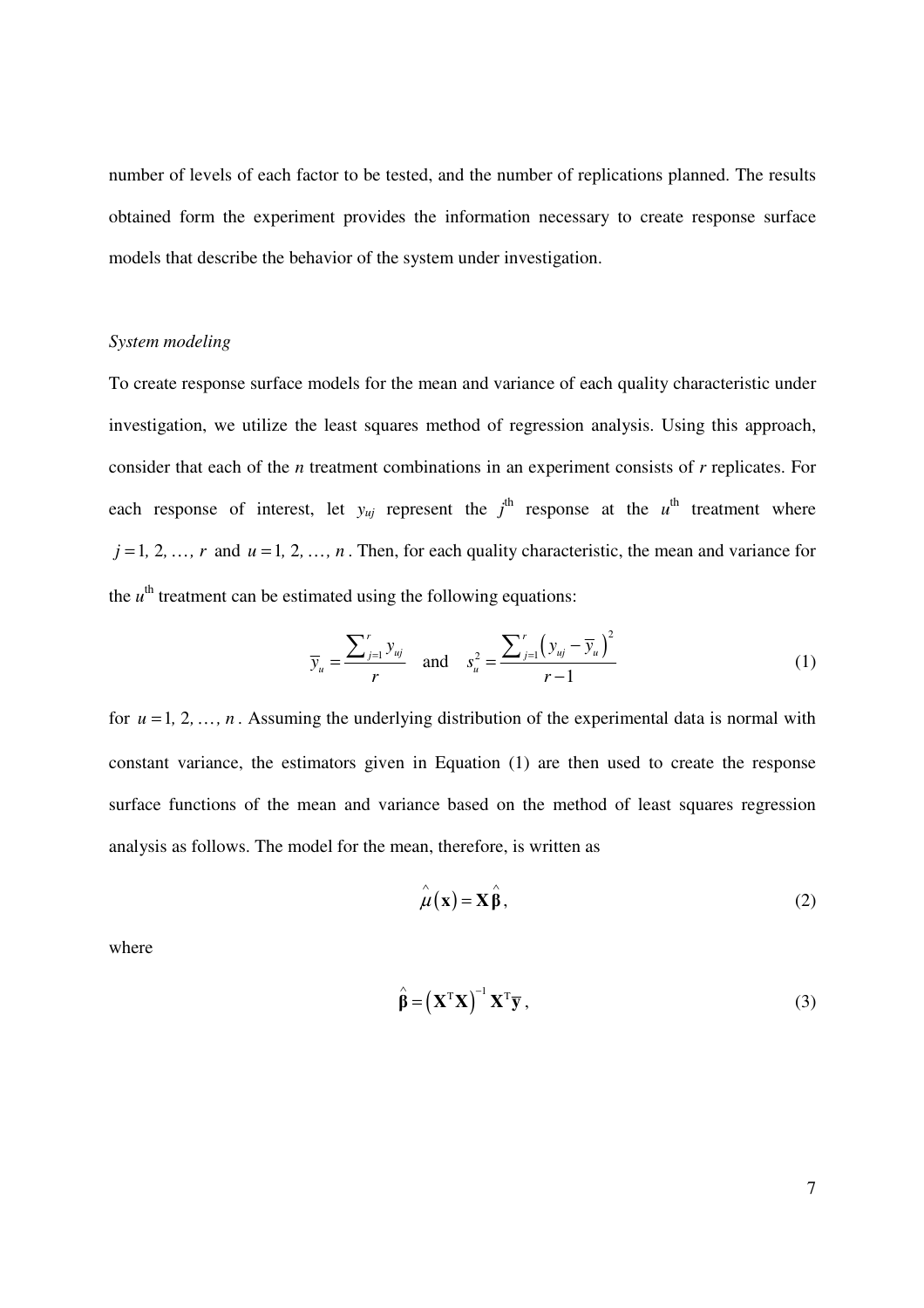**X** is the design matrix,  $\hat{\beta}$  is the estimate of the vector of unknown model parameters, and  $\bar{y}$  is the vector of estimated means for each treatment combination in an experiment. In addition, the response surface function for the variance is given as

$$
\hat{\sigma}^2(\mathbf{x}) = \mathbf{X} \hat{\gamma},\tag{4}
$$

where

$$
\hat{\mathbf{\gamma}} = \left(\mathbf{X}^{\mathrm{T}} \mathbf{X}\right)^{-1} \mathbf{X}^{\mathrm{T}} \mathbf{s}^{2},\tag{5}
$$

 $\hat{\gamma}$  is the estimate of the vector of unknown model parameters, and  $s^2$  is the vector of estimated variances for each treatment in an experiment. However, if the underlying distribution of the experimental data is skewed (i.e. is significantly non-normal) or the assumption of constant error-variance is violated significantly, the data will have to be transformed in order to proceed with this type of analysis. Commonly used transformations include, but are not limited to, a log transformation or square root transformation; the transformation to be used depends on the specific situation and the degree to which the necessary assumptions are violated. Assuming the necessary assumptions can be verified, the fitted response functions for each quality characteristic under investigation are then optimized simultaneously to determining the system's optimum operating parameters.

#### *Optimization*

The framework for the proposed optimization model is shown in Table 1 and is structured in such a way that given the system parameters and the models of their behavior, the goal is to find the design factor settings based on satisfying the system requirements and goals by minimizing the objective function. In our proposed model, *k* responses of type *t* are considered.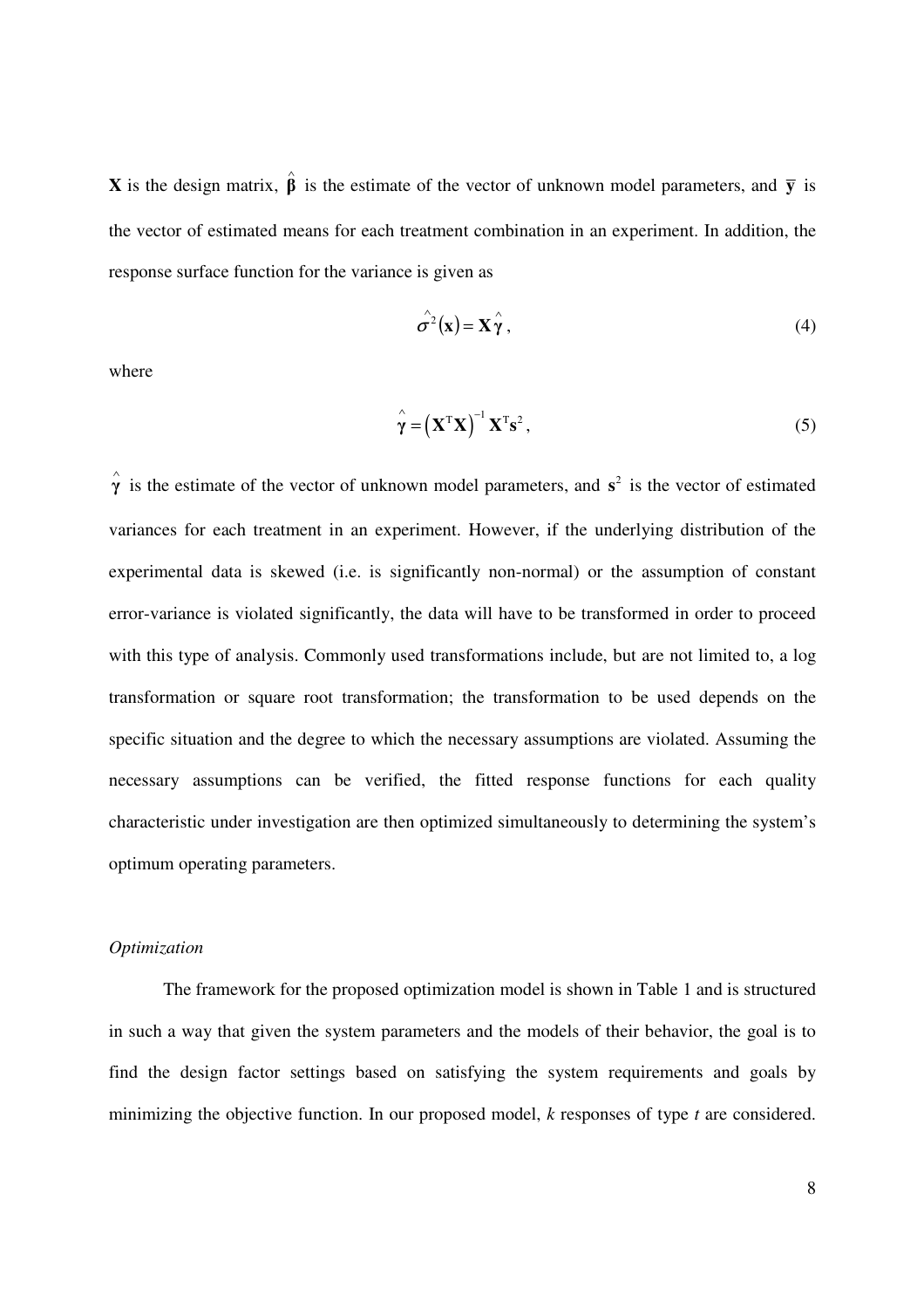These designations are necessary to accommodate the different types of quality characteristics that may be considered in an RD investigation. According to Taguchi, responses are usually categorized as one of the following three types.

- 1. Smaller-the-better (*S*-type): Minimize the quality characteristic of interest (i.e. the target value equals zero).
- 2. Nominal-the-better (*N*-type): The quality characteristic of interest has a specific target value.
- 3. Larger-the-better (*L*-type): Maximize the quality characteristic of interest (i.e. the target value approaches infinity).

Further,  $\hat{\mu}_{kt}(\mathbf{x})$  and  $\hat{\sigma}_{kt}^2(\mathbf{x})$ **x**) are the response surface functions for the process mean and variance of response  $y_{kt}$ , respectively, which are assumed to be independent of each other, and  $\mu_{\scriptscriptstyle{kt}}$  $\tau$  and  $\sigma_{k}^2$  $\tau$  are the desired target values for the mean and variance of response  $y_{kt}$ ,

respectively.

#### [Table 1 Approximately Here]

In the proposed model, the constraints consist of the system's technical requirements and its desired goals. The system requirements are characterized by the upper and/or lower limits on the system variables under consideration, which must be satisfied in order for the solution to be feasible. Further, the constraints representing the system goals model the deviation from the desired target values for both the mean and variance of each response. Overall, the system goal is to minimize the deviation from the desired target values. Additionally, we can specify the priority of individual goals in the objective function given this framework.

The objective function for the proposed model is formulated as a nonlinear goal programming problem (Hillier and Liberman, 2001). This type of approach makes the general multiresponse problem inherently easier to solve because the objective function can be modeled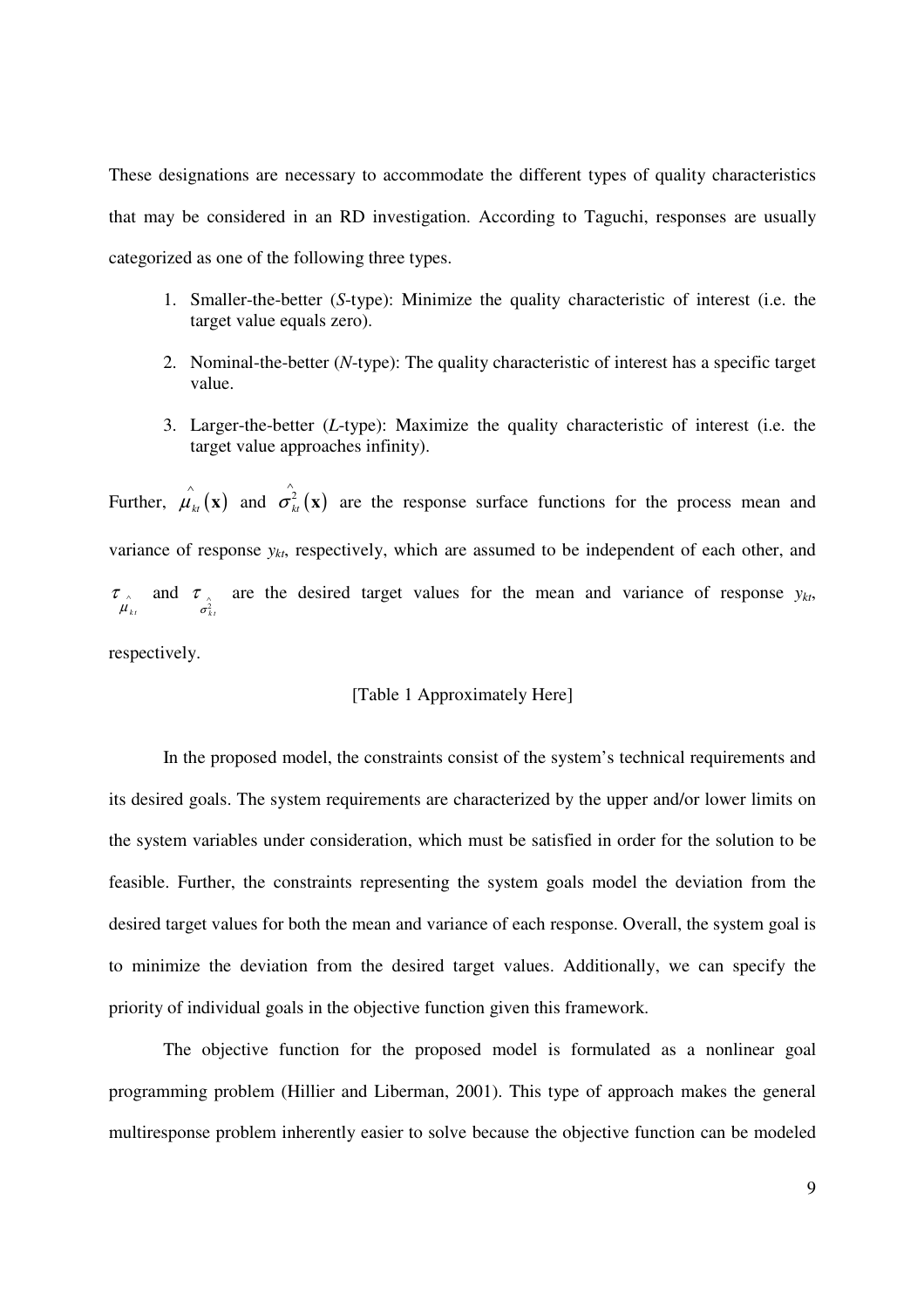as a single function using deviation variables. In mathematical programming terms, deviation variables are also known as auxiliary variables. In the objective function for our proposed model, these variables are used to denote the under- and over-achievement of a constraint (i.e. a desired range or target value), which are given as  $d_g$  and  $d_g$ , respectively; hence, the deviation variables are also used in formulating the constraints for the proposed model. For example, consider the constraint associated with the process mean of a particular response of interest. Using deviation variables, this constraint can be written in general terms as

$$
d_g = \hat{\mu_{kt}}(\mathbf{x}) - \tau_{\hat{\mu_{kt}}} \text{, for } g = 1, 2, ..., r \tag{6}
$$

where

$$
d_g = d_g^+ - d_g^- \tag{7}
$$

and

$$
d_s^+ = \begin{cases} d_g & \text{if } d_g \ge 0\\ 0 & \text{otherwise} \end{cases}
$$
  
\n
$$
d_s^- = \begin{cases} |d_s| & \text{if } d_s \le 0\\ 0 & \text{otherwise} \end{cases}
$$
 (8)

Given these definitions, the constraint in Equation (6) can then be rewritten as

$$
\hat{\mu}_{kt}(\mathbf{x}) - \left(d_s^+ - d_s^-\right) = \tau_{\hat{\mu}_{kt}}.
$$
\n(9)

Further, the method described here for modeling constraints using deviation variables for the mean of a quality characteristic can also be used for modeling the variance. Given this type of approach, the deviation variables associated with the constraints for the mean and variance of each response are then combined to form a single objective function as follows:

$$
\min_{\text{min}} \quad Z = \left[ f_1 \left( d_1^-, d_1^+ \right), f_2 \left( d_2^-, d_2^+ \right), \dots, f_r \left( d_r^-, d_r^+ \right) \right] \tag{10}
$$
\ns.t. Constraints due to system requirements:

10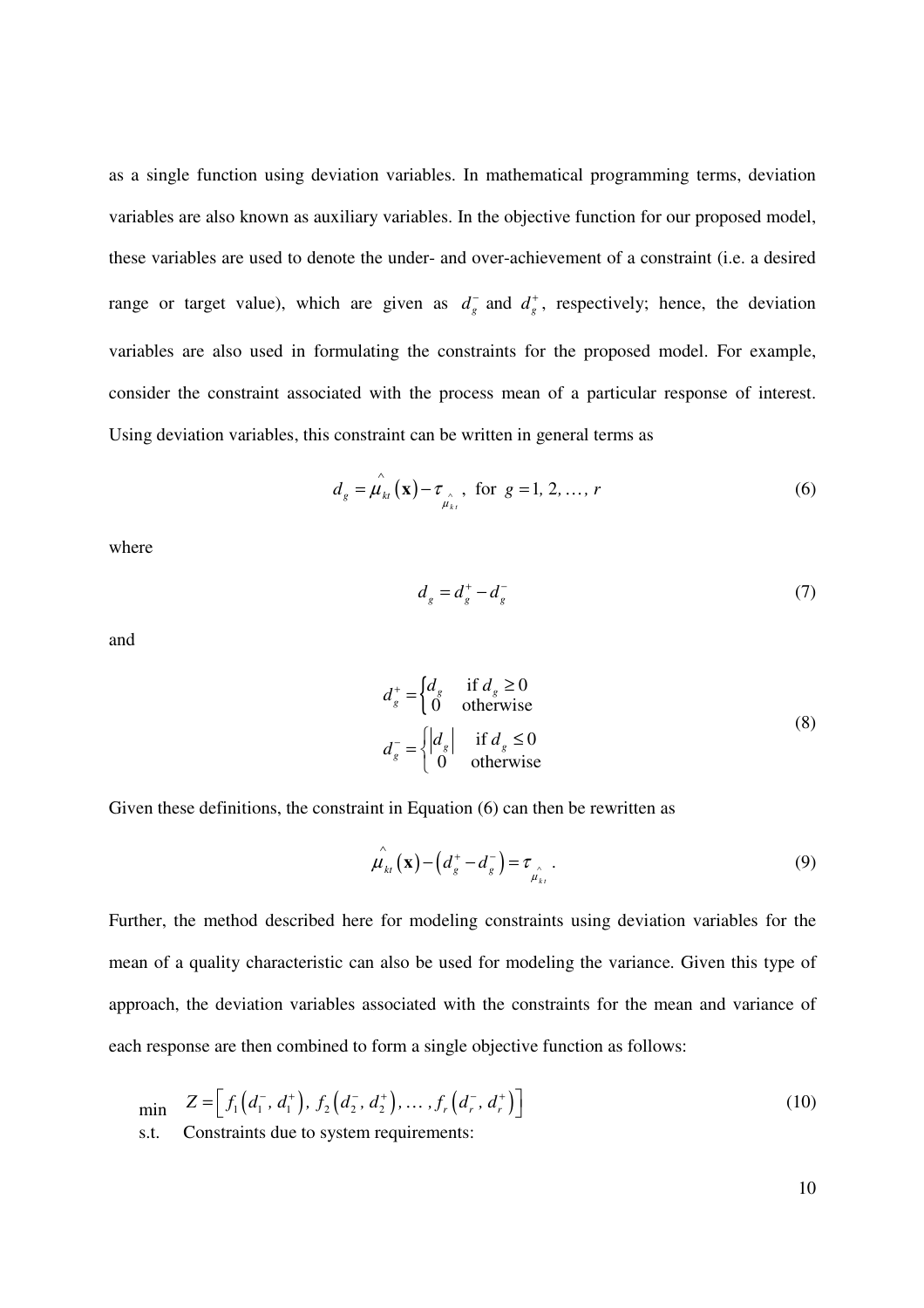- 1. *S*-type quality characteristic:  $\hat{\mu}_{ks}(\mathbf{x}) \leq \text{USL}_{ks}$  for  $k = 1, 2, ..., a$
- 2. *N*-type quality characteristic:  $LSL_{kN} \leq \hat{\mu_{kN}}(\mathbf{x}) \leq USL_{kN}$  for  $k = a+1, a+2, ..., b$
- 3. *L*-type quality characteristic:  $\hat{\mu_k}(\mathbf{x}) \geq \text{LSL}_{k}$  for  $k = b+1, b+2, ..., c$

Constraints due to system goals:

1. Process mean:

 $\hat{\mu}_{kt}(\mathbf{x}) + d_s^- - d_s^+ = \tau_{\hat{\mu}_{kt}}$  for  $t =$  type of quality characteristic (*S*-, *N*-, or *L*-)

2. Process variance:

 $(\mathbf{x}) + d_s^- - d_s^+ = \tau$ 2  $\hat{\sigma}_{kt}^{2}(\mathbf{x}) + d_{g}^{-} - d_{g}^{+} = \tau_{\hat{\sigma}_{kt}^{2}}$  for  $t =$  type of quality characteristic (*S*-, *N*-, or *L*-)

Bounds:

- 1. Design factors:  $x_{i_{\text{min}}} \le x_i \le x_{i_{\text{max}}}$  for  $i = 1, 2, ..., n$
- 2. Deviation variables:  $d_g$ ,  $d_g$  ≥ 0 and  $d_g$  ·  $d_g$  = 0 for  $g$  = 1, 2, ..., *r*

In the proposed model, the constraints are delineated according to the type of quality characteristic considered where USL and LSL are the upper and lower specification limits, respectively, for the system's requirements. To establish a prioritization scheme for the optimization procedure, our proposed model utilizes a preemptive approach involving sequential optimization. Here, weights of different magnitudes are assigned to the deviation variables associated with the process mean and variance. In this model, we propose setting priorities in such a way that the goal is to first minimize the variance and then attempt to achieve the mean equal to the desired target value. The proposed approach is illustrated through the numerical example in the following section.

#### **Implementation of the proposed model**

Consider the problem of optimizing a chemical filtration process for measuring dosages with respect to filtration time, volume, and purity. Here, we consider temperature  $(x<sub>1</sub>)$  and pressure  $(x_2)$  as design factors and filtration time ( $y_{1s}$ ), filtration volume ( $y_{2N}$ ), and filtration purity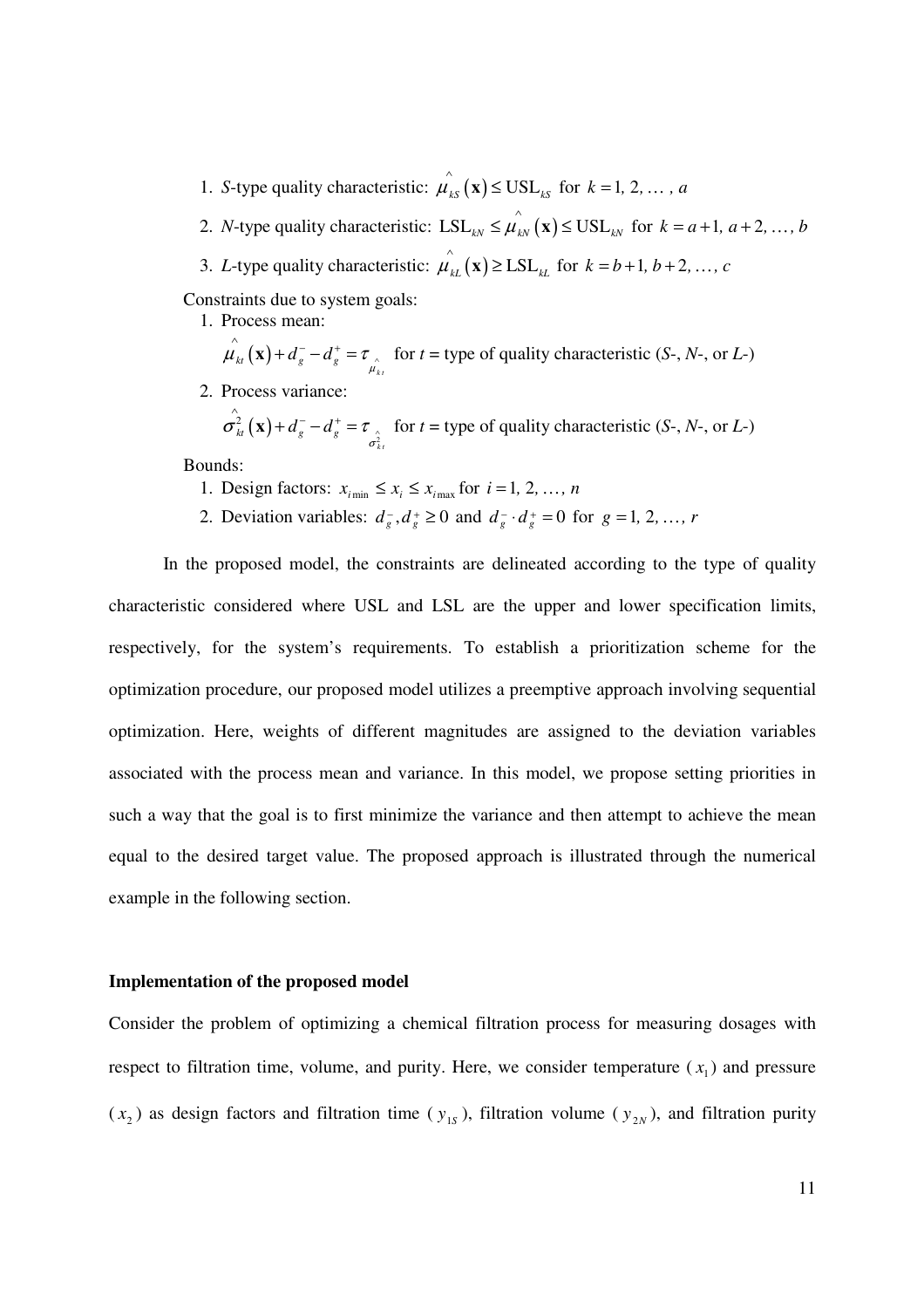$(y_{3L})$  as our responses of interest. Hence, this becomes a multiresponse RD study, given that there are multiple quality characteristics of interest in determining the optimum operating conditions for the system under investigation. In this example, filtration time is considered an *S*type quality characteristic since it is desirable to minimize processing time. Additionally, the system configuration has a maximum processing time of 7 seconds that cannot be exceeded. The desired target for the volume of the filtered chemical dose is 10 mL, where the allowable tolerance is ±0.5 mL; therefore, filtration volume is considered an *N*-type response. Further, filtration purity is required to be as high as possible, therefore this response is considered an *L*type quality characteristic with a natural bound at 100%. In this particular example, it is critical that we reduce the variability of each response simultaneously in order to stabilize the processing cost in terms of filtration time and improve product quality by minimizing the occurrence of under- and over-filled vials and stabilizing filtration purity.

 To estimate quadratic models of the responses, a central composite design with four center points is chosen for this experiment. Additionally, the experiment is replicated three times and data are collected concerning the responses of interest. The experimental design schemes and the data for each response are displayed in Tables 2-4, respectively.

> [Table 2 – Approximately Here] [Table 3 – Approximately Here] [Table 4 – Approximately Here]

 Analysis of the data, using the method shown in Section 2.3, results in response surface models for the mean and variance of each response as follows:

$$
\hat{\mu_{1S}}\left(\mathbf{x}\right) = 2.1725 - 0.1913x_1 - 0.1470x_2 + 0.0613x_1^2 - 0.1163x_2^2 - 0.2375x_1x_2\tag{11}
$$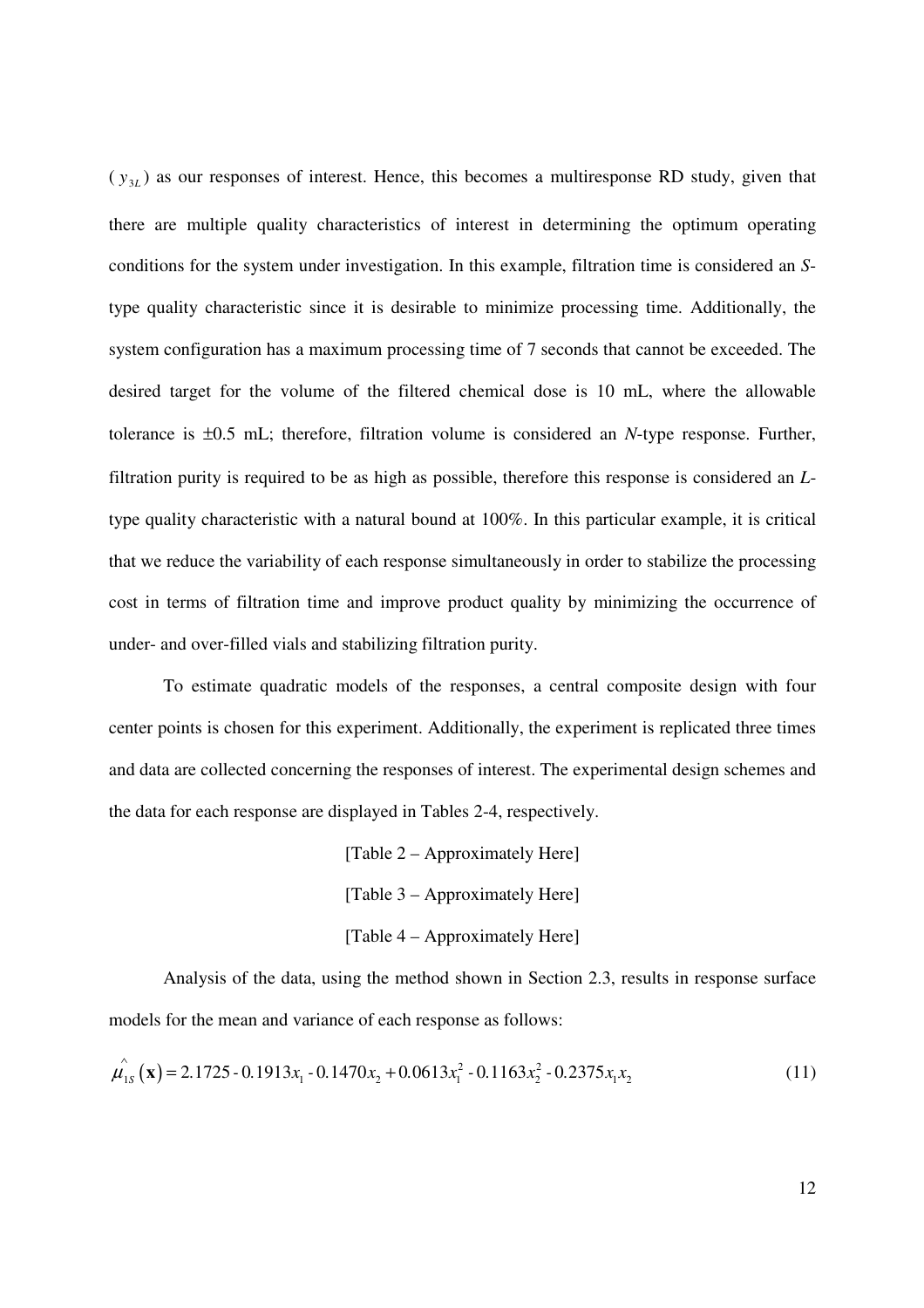$$
\hat{\sigma_{1S}}^{2}(\mathbf{x}) = 0.03300 - 0.0004 x_{1} - 0.0008 x_{2} - 0.0154 x_{1}^{2} - 0.0151 x_{2}^{2} + 0.0013 x_{1} x_{2}
$$
\n(12)

$$
\hat{\mu_{2N}}\left(\mathbf{x}\right) = 10.0000 + 0.0497x_1 + 0.0434x_2 - 0.0381x_1^2 - 0.0256x_2^2 - 0.055x_1x_2\tag{13}
$$

$$
\hat{\sigma}_{2N}^{2}(\mathbf{x}) = 0.0058 + 0.0001x_{1} - 0.0022x_{2} + 0.0011x_{1}^{2} - 0.0006x_{2}^{2} + 0.0013x_{1}x_{2}
$$
\n(14)

$$
\hat{\mu}_{3L}^{\hat{}}(\mathbf{x}) = 94.9775 + 0.4832x_1 + 0.7465x_2 - 0.3725x_1^2 - 0.3175x_2^2 + 0.1550x_1x_2 \tag{15}
$$

$$
\hat{\sigma}_{3L}^2(\mathbf{x}) = 0.1898 - 0.0011x_1 - 0.0039x_2 - 0.0942x_1^2 - 0.0902x_2^2 + 0.0013x_1x_2 \tag{16}
$$

 Using Equations (11) through (16), the proposed VPMRD optimization model is then applied to obtain the optimum operating conditions for the filtration process, as shown in Table 5. In this particular example, the constraints are comprised of the bounds on the responses that must be strictly adhered to. These bounds are denoted by the technical requirements of the system stated as the USL and/or LSL. Specifically, filtration time must be less than 7 seconds, filtration volume must be within the range of 9.5-10.5 mL, and filtration purity must be greater than zero. Further, the goals are determined based on the desire to minimize the process bias and variance. For this example, the target values of interest are theoretically zero seconds for filtration time, 10 mL for filtration volume, and 100% for filtration purity. Additionally, we specify that the target for the variance is equal to zero because the goal of an RD study is always to minimize the variance. Given these constraints and their associated deviation variables, the deviation function to be minimized considers the over-achievement for the *S*- and *N*-type quality characteristics and the under-achievement for the *N*- and *L*-type quality characteristics of interests for the mean and the over-achievement of each quality characteristic for the variance. Here, the streamlined procedure for preemptive goal programming is used to first minimize the variance and then attempt to achieve the mean equal to the desired target value where all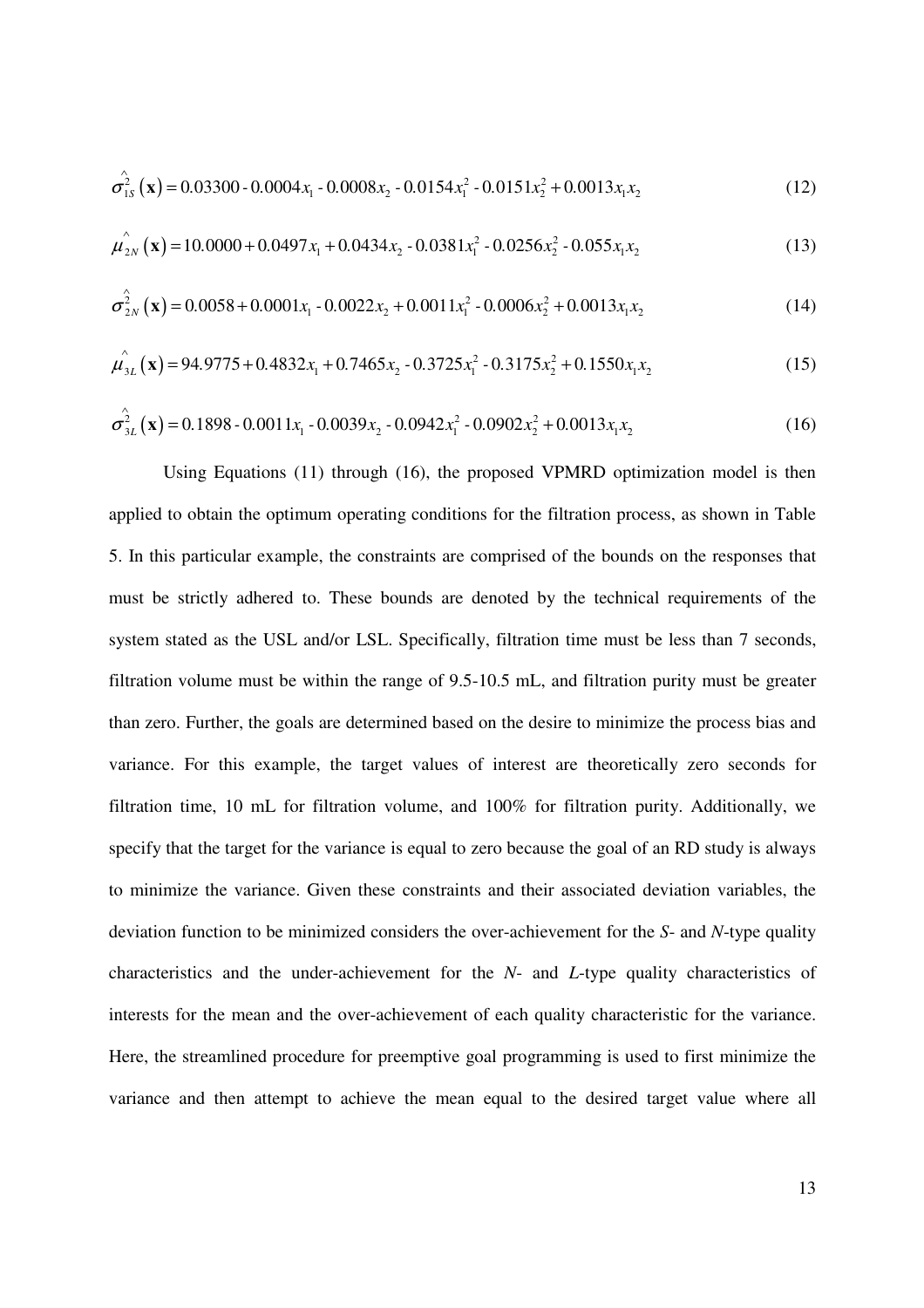responses of interest are weighted equally. The big M method [3] is utilized to establish a prioritization scheme within the optimization process. Here, the deviation variables associated with the variance are given substantially larger weights, designated by M, over that of the deviation variables associated with the process bias.

#### [Table 5 – Approximately Here]

The results of the proposed method, which are shown in Table 6, indicate the goal of zero variance for filtration purity was achieved; yet, the variance of both filtration time and volume slightly exceed zero. In addition, the mean of each response is achieved with minimal amounts of bias allowed; however, none of the mean values achieved the exact target value desired.

[Table 7 – Approximately Here]

#### **Comparison study**

In this section, we validate the proposed methodology by comparing its results to those obtained using traditional RD optimization models, including both the dual response approach (Vining and Myers, 1990) and the MSE model (Lin and Tu, 1995). The dual response approach minimizes the variance with the constraint that the process mean equals the desired target value, which can be written as

$$
\min \hat{\sigma}^2(\mathbf{x})
$$
  
s.t.  $\hat{\mu}(\mathbf{x}) = \tau$   
 $\mathbf{x} \in \Omega$  (17)

where  $\Omega$  is the region of interest. This optimization model is typically used for problems in which it is critical that the quality characteristic of interest adheres strictly to the desired target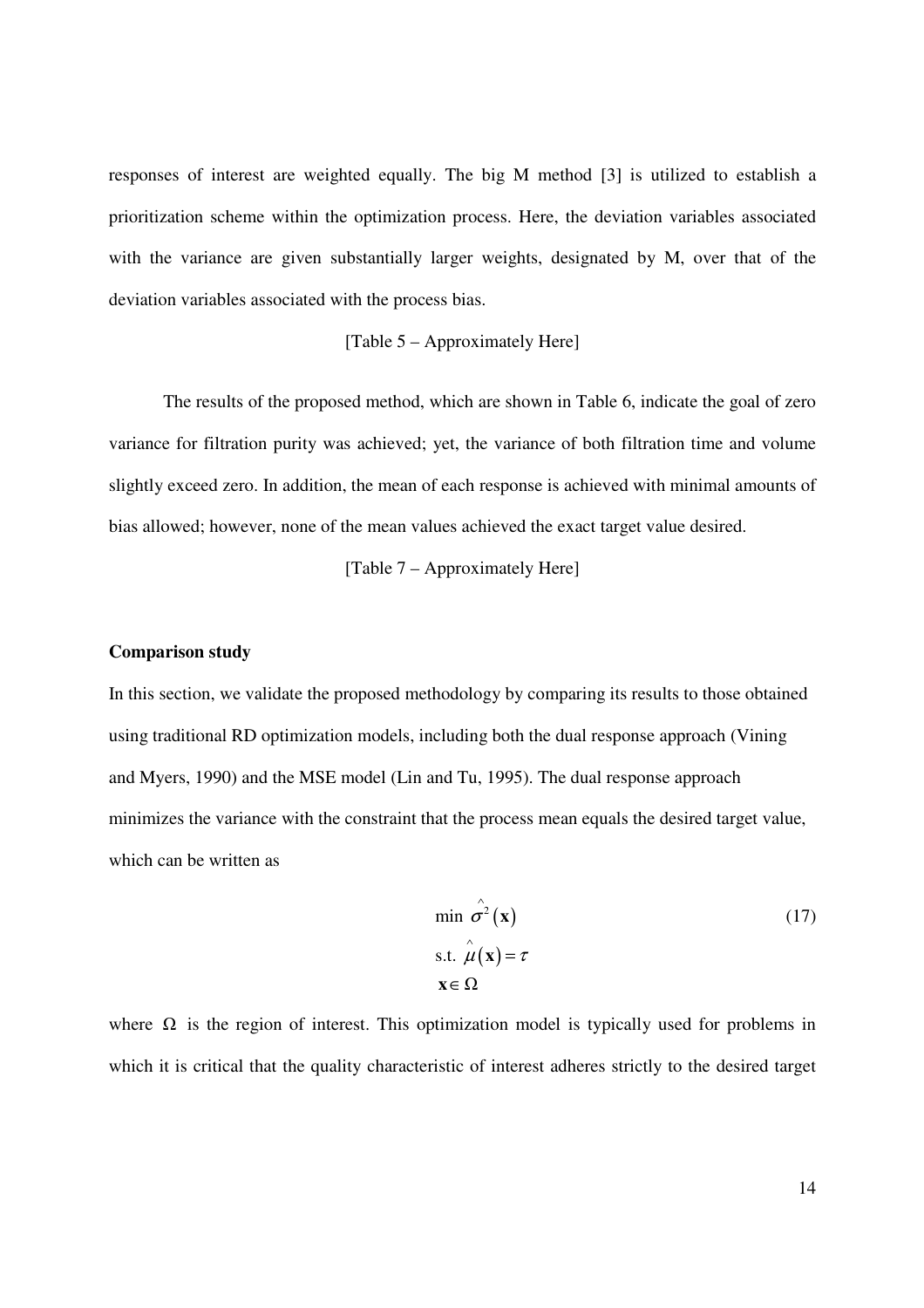value. Given this approach, we obtain optimum operating conditions that result in the mean located on target with some amount of variation around the mean.

To improve upon the dual response approach, Lin and Tu (1995) relaxed its zero-bias assumption (i.e. the constraint requiring that the process mean must equal the desired target value) and proposed a model that simultaneously minimizes the squared difference of the mean from the target value and the variance as follows:

$$
\min\left(\hat{\mu}(\mathbf{x}) - \tau\right)^2 + \hat{\sigma}^2(\mathbf{x})
$$
\ns.t.

\n
$$
\mathbf{x} \in \Omega
$$
\n(18)

When minimizing the variability of the response of interest is of equal or greater importance than achieving the desired target value, this optimization strategy is often utilized. Based on such an approach, it is observed that by allowing some difference between the mean and the desired target value, the resulting process variance is less than or at most equal to the variance of the dual response approach.

For the purpose of comparison, we utilize an approach similar to that demonstrated by Tang and Xu (1995) in which we approximate the traditional RD models using the VPMRD framework developed in this paper. Here, we reformulate the original RD models as goal programming problems and apply them to the example used previously to illustrate our proposed methodology. The formulations of and the results obtained from these equivalent models are presented in the following sections. The results obtained using these models are then compared to the results obtained from our proposed methodology.

*Expansion of the dual response approach for multiresponse problems*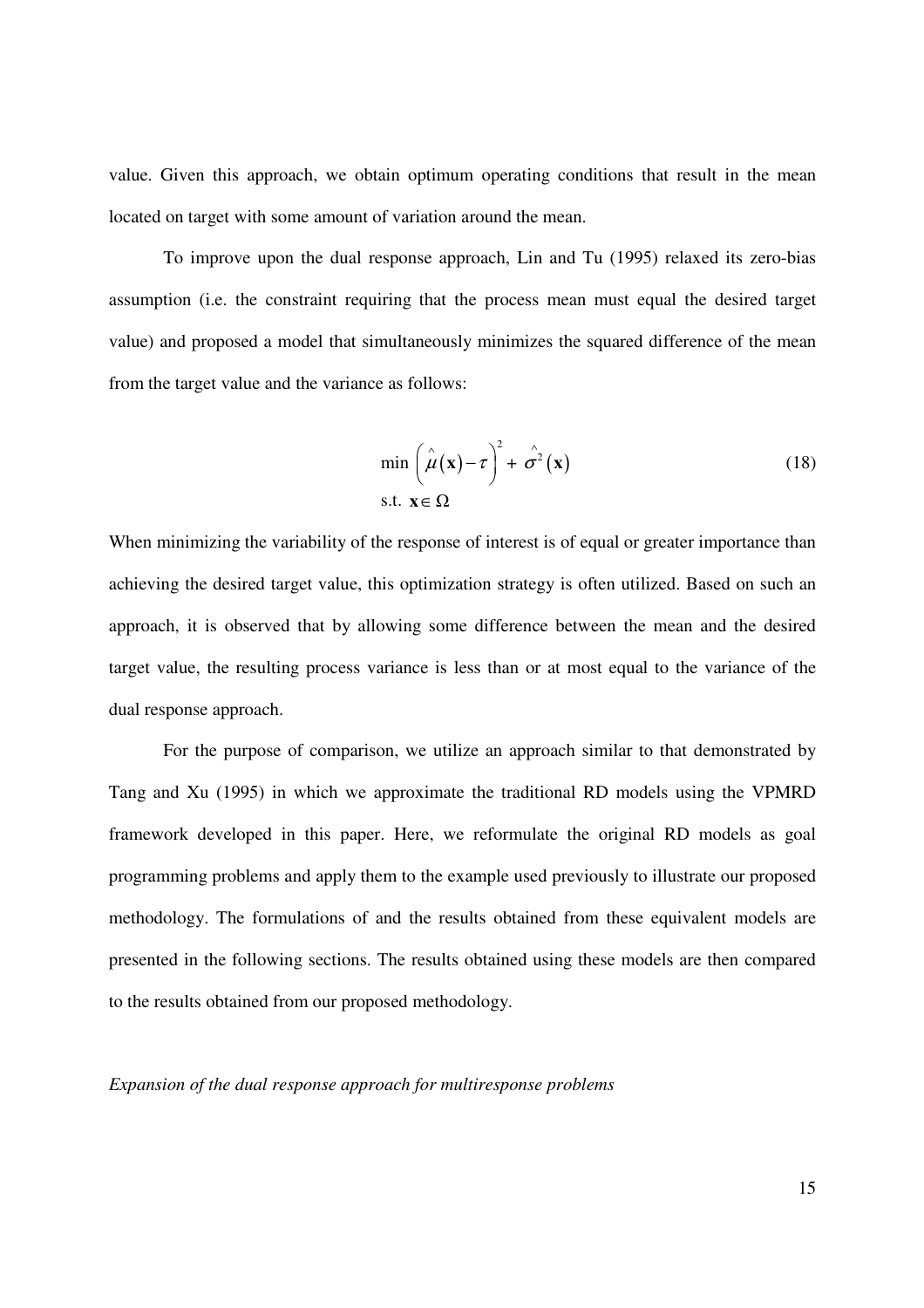Using the dual response approach, the first priority of the optimization procedure is to achieve the desired target value and then the model attempts to minimize the variance. To approximate the optimization procedure of the dual response approach for a multiresponse problem, we use a preemptive goal programming approach, which is similar to that used in the proposed model. As discussed previously, all quality characteristics are equally weighted; yet in this case, substantially larger weighted priorities are placed on the deviation variables associated with minimizing the process bias over that of the deviation variables associated with minimizing the variance. Given the same response surface models and constraints used to demonstrate the proposed model, the big M method can be used in the optimization procedure to establish a prioritization scheme that reflects the dual response approach for multiple quality characteristics as follows:

$$
Z = \left[ \left( \frac{1}{3} \right) \left( d_2^+ \right) + \left( \frac{1}{3} \right) \left( d_4^+ \right) + \left( \frac{1}{3} \right) \left( d_6^- \right) + M \left( d_1^+ \right) + M \left( d_3^- + d_3^+ \right) + M \left( d_5^- \right) \right] \tag{19}
$$

Based on Equation (19), we can interpret the objective of this model as an attempt to locate the mean at the desired target first and then an attempt is made to minimize the variance. Therefore, this equivalent model replicates the goals of the original dual response approach and allows us to optimize multiple quality characteristics simultaneously. The results obtained using this model are shown in Table 7.

#### [Table 7 Approximately Here]

#### *Expansion of the MSE model for multiresponse problems*

In terms of the MSE model, minimizing the squared difference of the mean from the desired target value and minimizing the variance are of equal priority in the optimization procedure and are considered simultaneously. The optimization procedure of the MSE model can be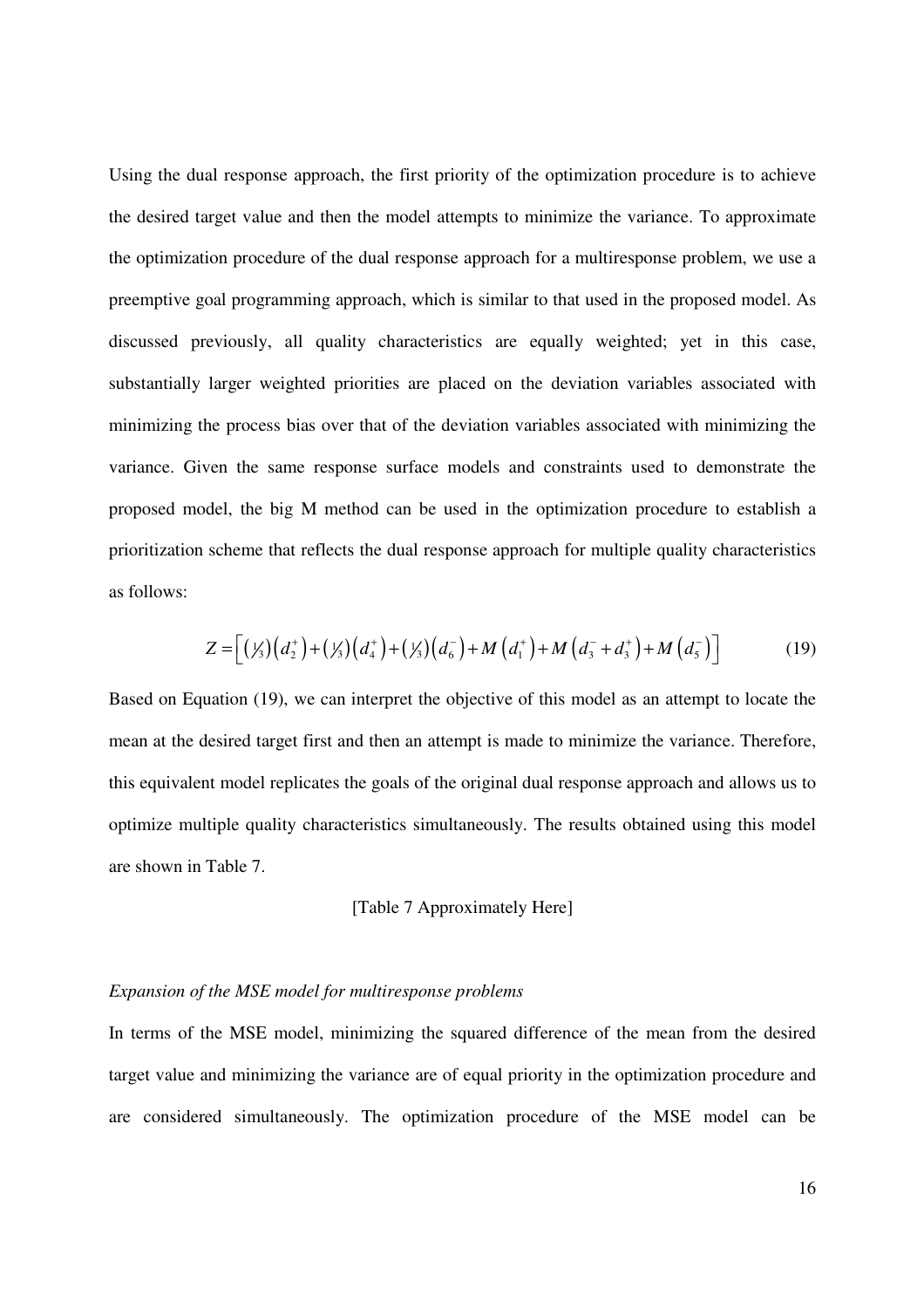approximated for multiresponse problems using a nonpreemptive goal programming approach (Hillier and Liberman, 2001). To create this equivalent model, equal weights are given to the variables in the deviation function for the mean and variance. Again, based on the response surface models and constraints used to illustrate the proposed model, we establish a prioritization scheme that reflects the MSE model for multiresponse problems, which can be written as

$$
\min Z = \left[ \left( d_2^+ \right) + \left( d_4^+ \right) + \left( d_6^- \right) + \left( d_1^+ \right) + \left( d_3^- + d_3^+ \right) + \left( d_5^- \right) \right] \tag{20}
$$

From Equation (20), we can observe that minimizing the bias and minimizing the variance are of equal importance. This prioritization scheme effectively replicates the original intention of the MSE model, and this formulation also allows us to optimize multiple quality characteristics simultaneously. The results obtained using this model are shown in Table 8.

#### [Table 8 Approximately Here]

#### *Discussion of comparison study results*

The results of this study comparing the proposed approach to that of the prioritization schemes associated with traditional RD optimization models are best considered based on the evaluation of the mean and variance at their optimal settings. In terms of the variance, Table 9 shows the optimum operating conditions for each approach, which also represents the deviation from the target, given that the desired target value is zero. The only result that indicates the goal of zero variance was achieved is for the response of filtration purity using the proposed VPMRD approach; all other results slightly exceed zero. Yet, it is important to note that the proposed method also resulted in the lowest variance for the response of filtration time in comparison to the other approaches. In terms of the mean, Table 10 shows the evaluation of the mean at the optimum operating conditions and the deviations of the mean from the target value for each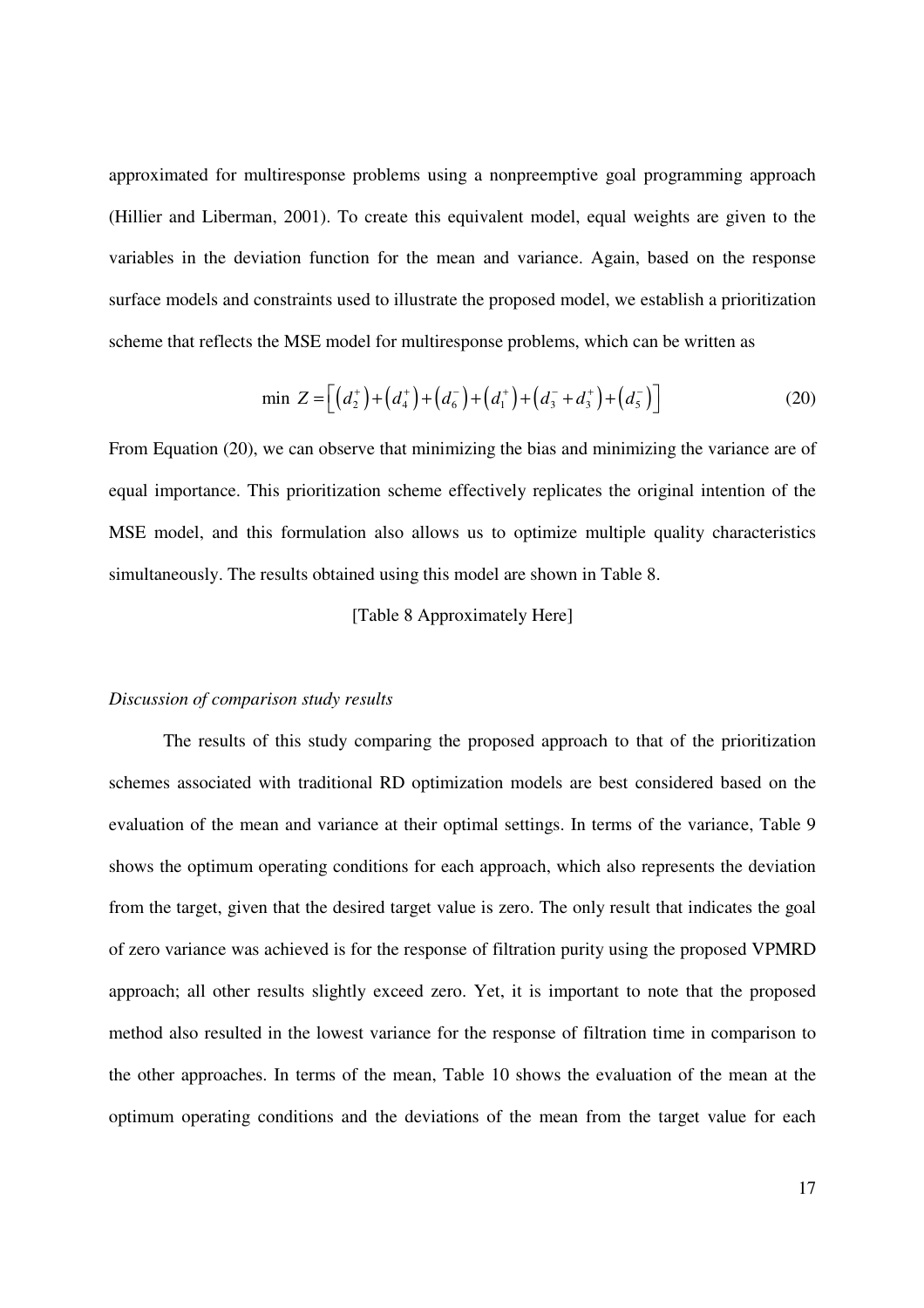optimization method considered here. For filtration time, all optimization methods over-achieve the target, with the multiresponse expansion of the dual response concept producing the minimum deviation. In terms of filtration volume and purity, all approaches under-achieve the target. Here, the multiresponse expansion of the MSE and the dual response concepts produce the minimum deviation for the filtration volume and purity, respectively.

# [Table 9 – Approximately Here] [Table 10 – Approximately Here]

 As has been shown with other RD models in the past, we see here that a trade-off exists between minimizing the variance and minimizing the process bias. Based on the results of this comparison study, it can be concluded that the proposed model achieves its primary goal of first minimizing the variance and then attempting to achieve the mean equal to the desired target value. This logic explains why this method tended to produce the minimum variance, but not the minimum process bias. Yet, this approach provides a flexible and structured method for modeling multiresponse RD problems in the presence of responses with differing objectives. Therefore, this method is useful in situations where minimizing the variance is more critical than achieving a specific target value for problems involving multiple objectives.

#### **Conclusion**

In this work, a new RD optimization approach and framework was proposed, called VPMRD, to handle situations in which we wish to determine the optimum operating conditions for a system when the problem entails multiple responses and in cases where it is critically important that the variance of the responses being considered is minimized. Here, the proposed method utilized goal programming techniques to model a multiresponse problem in a single objective function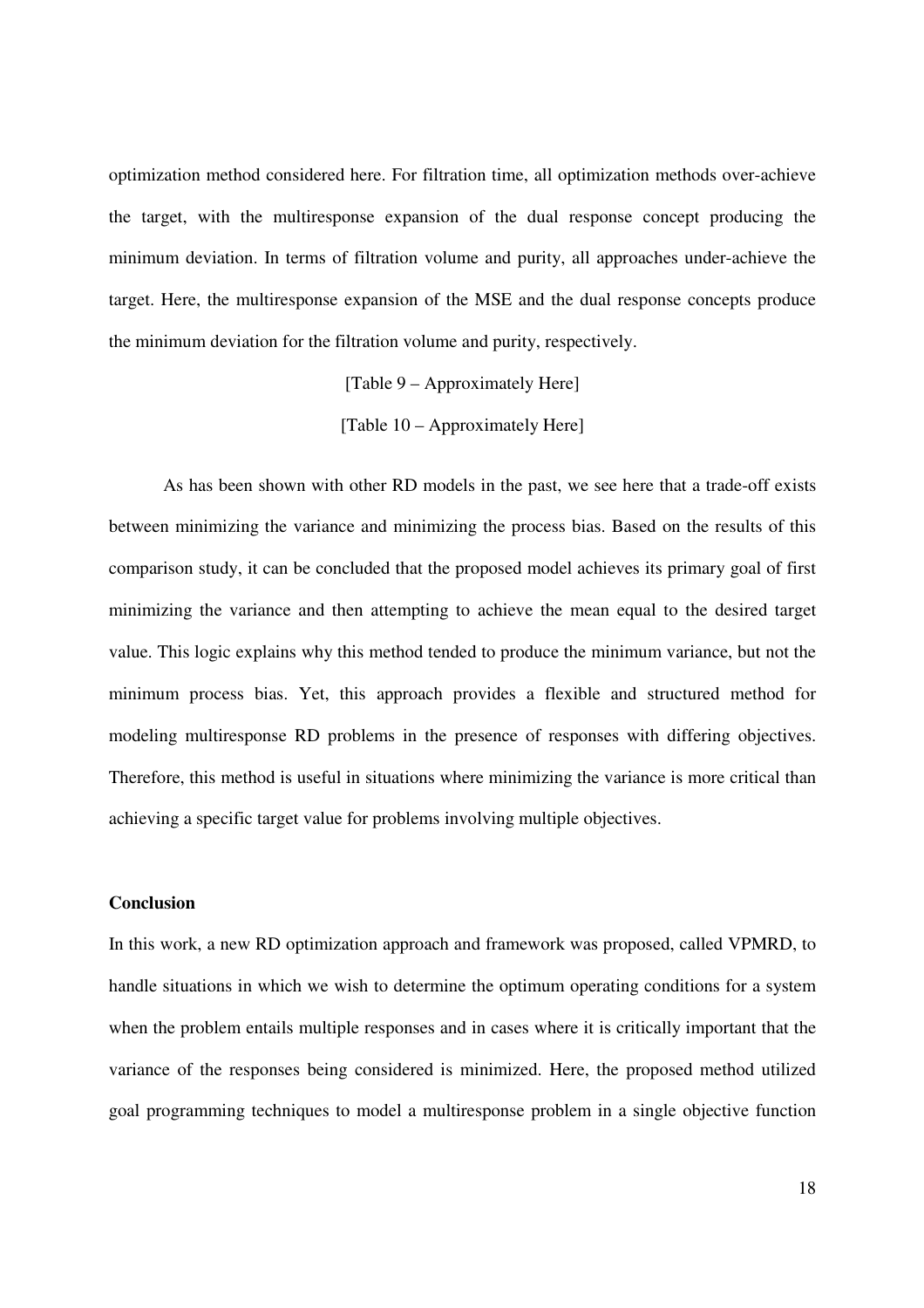using deviation variables. The objective of the proposed model addressed the inherent goal of RD where the first priority was to minimize the variance. The proposed optimization approach was described in detail and illustrated though the use of a numerical example. The results obtained from this approach were then compared to that of expanded approaches of the traditional RD optimization models in order to address multiple quality characteristics.

 The result of this work provides a method for using RD in real-world situations where optimal solutions are desired in the face of multiple responses. The approach discussed here illustrates that there are trade-offs in design between minimizing the variance and achieving the desired target value. Yet, the specific model proposed here addresses these trade-offs by providing a flexible and structured method for modeling multiresponse RD problems.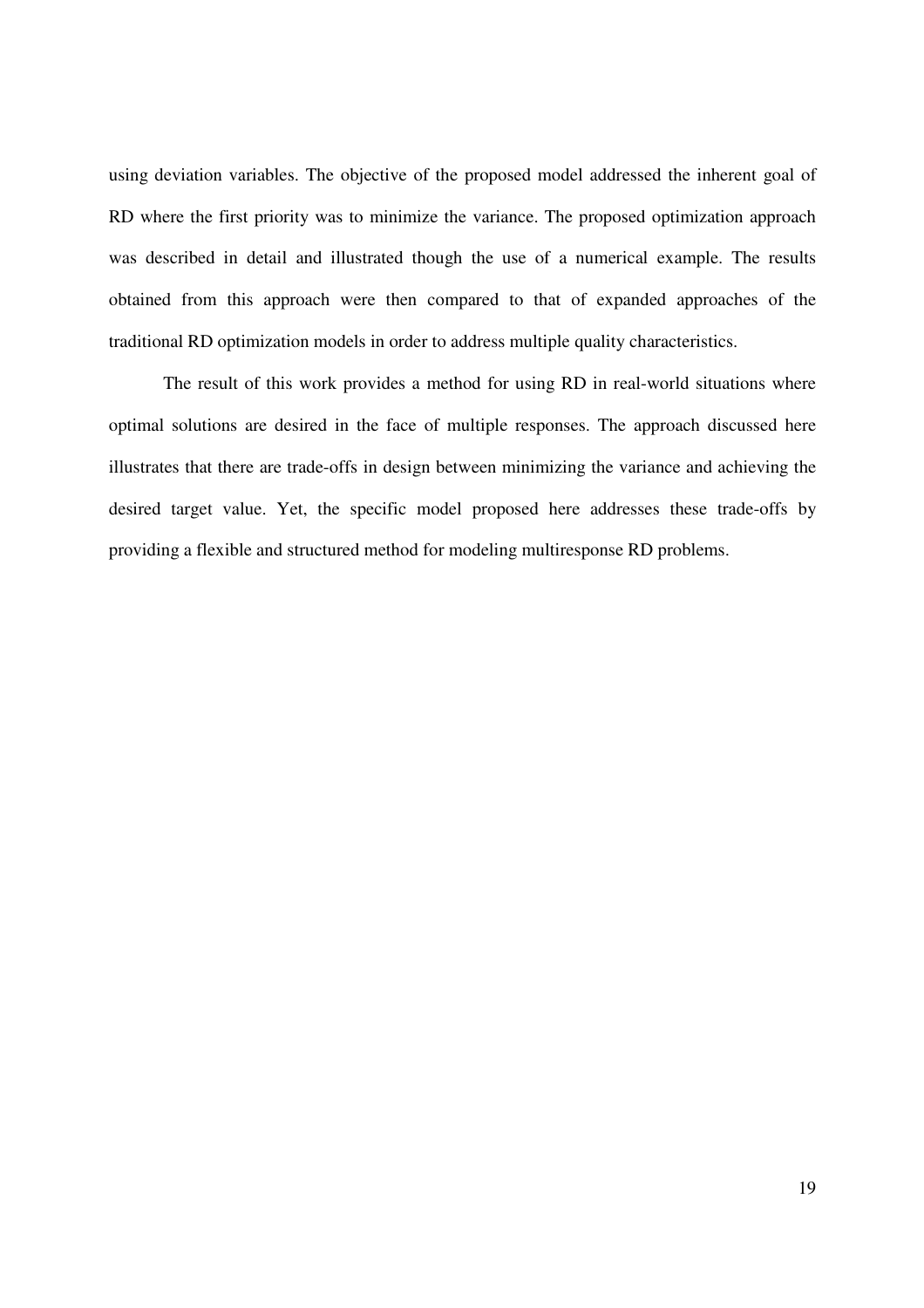#### **References**

- Cho BR, Park C. Robust design modeling and optimization with unbalanced data. Computers and Industrial Engineering 2005;48(2): 173-80.
- Hillier FS, Lieberman GJ. Introduction to operations research. New York: McGraw-Hill, 2001.
- Kim YJ, Cho BR. Development of priority-based robust design. Quality Engineering 2002;14(3): 355-63.
- Kovach J, Cho BR. A D-optimal design approach to robust design under constraints: a new design for six sigma tool. International Journal of Six Sigma and Competitive Advantage 2006;2(4): 389-403.
- Lee SB, Park C, Cho BR. Development of a highly efficient and resistant robust design. International Journal of Production Research 2007;45(1): 157-67.
- Lin DKJ, Tu W. Dual response surface optimization. Journal of Quality Technology 1995;27(1): 34-9.
- Myers RH, Carter WH. Response surface techniques for dual response systems. Technometrics 1973;15(2): 301-17.
- Nair VN, Shoemaker AC, The role of experimentation in quality engineering: a review of Taguchi's contributions. In: Ghosh, S (Ed.). Statistical design and analysis of industrial experiments. New York: Marcel Dekker, 1990. p. 247–77.
- Park C, Cho BR. Development of robust design under contaminated and non-normal data. Quality Engineering 2003;15(3): 463-69.
- Shin S, Cho BR. Bias-specified robust design optimization and its analytical solutions. Computers and Industrial Engineering 2005;48(1): 129-40.
- Taguchi G. Introduction to quality engineering: designing quality into products and processes. New York: Krauss International Publications, 1986.
- Taguchi G. System of experimental design: engineering methods to optimize quality and minimize costs. Dearborn, MI: American Supplier Institute, 1987.
- Tang LC, Xu K. A unified approach for dual response surface optimization. Journal of Quality Technology 2002;34(4): 437-47.
- Vining GC, Myers RH. Combining Taguchi and response surface philosophies a dual response approach. Journal of Quality Technology 1990;22(1): 38-45.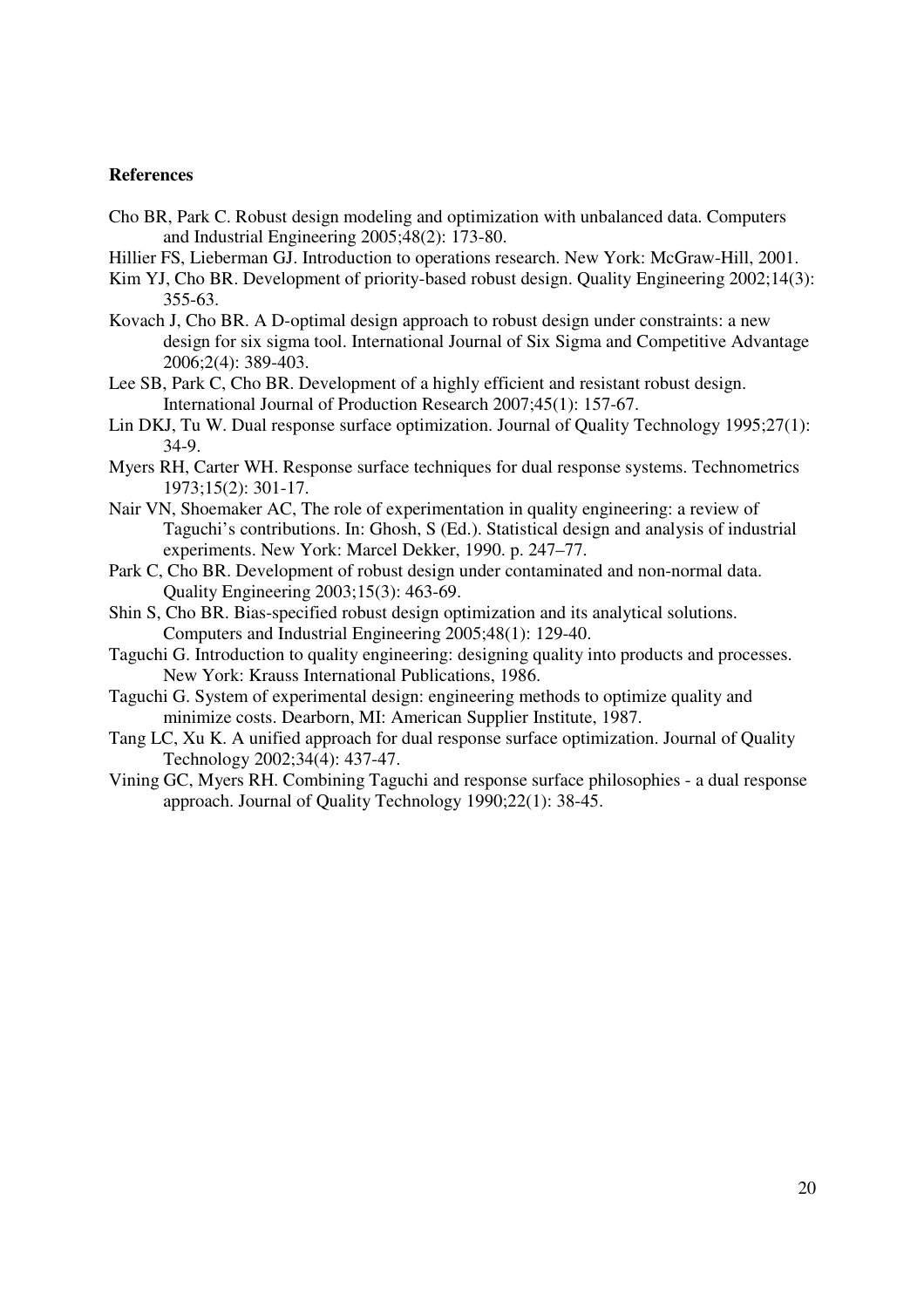# **Figures and Tables**



Figure 1 A Process Map of the Proposed Methodology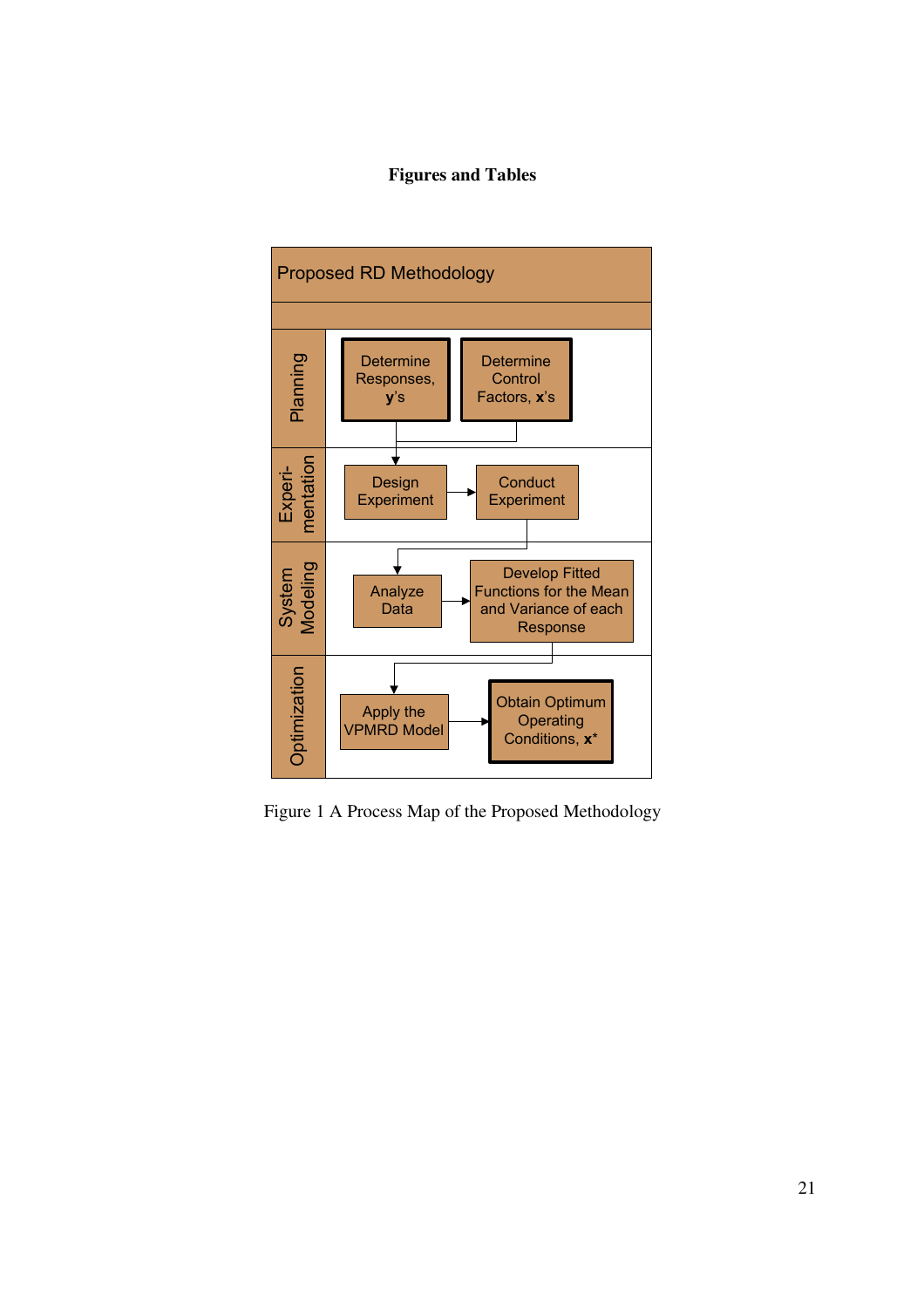Table 1 General Model of the Proposed VPRMD Framework

| Given    | Design factors: $x_i$ , $i = 1, 2, , n$                                                                                        |
|----------|--------------------------------------------------------------------------------------------------------------------------------|
|          | Responses: $y_{kt}$ , where                                                                                                    |
|          | $k = 1, 2, , a, , b, , c$                                                                                                      |
|          | $t =$ type of quality characteristic (S-, N-, or L-)                                                                           |
|          | Fitted response models: Mean: $\hat{\mu}_{kt}(\mathbf{x})$ and variance: $\hat{\sigma}_{kt}^2(\mathbf{x})$                     |
|          | Desired target values: Mean: $\tau_{\alpha}$ and variance: $\tau_{\alpha}$<br>$\sigma_{k}^{2}$<br>$\mu_{\scriptscriptstyle k}$ |
| Find     | Robust design factor specifications: $x_i^*$ , $i = 1, 2, , n$                                                                 |
|          | Deviation variables associated with constraints: $d_{\rho}^{-}$ , $d_{\rho}^{+}$ , $g = 1, 2, , r$                             |
| Satisfy  | Constraints:                                                                                                                   |
|          | 1. System requirements                                                                                                         |
|          | 2. System goals                                                                                                                |
| Minimize | $Z = \left[ f_1\left(d_1^-, d_1^+\right), f_2\left(d_2^-, d_2^+\right), \ldots, f_r\left(d_r^-, d_r^+\right) \right]$          |

# Table 2 Experimental Design and Observations of Filtration Time for the Multiresponse Chemical Filtration Study

|                | Temperature        | Pressure | <b>Filtration Time</b><br>(seconds) |           | Average   | Variance            |            |
|----------------|--------------------|----------|-------------------------------------|-----------|-----------|---------------------|------------|
|                | <b>Coded Units</b> |          | 3 Replications                      |           |           |                     |            |
| Treatment No.  | $x_1$              | $x_2$    | $y_{1S1}$                           | $y_{152}$ | $y_{1S3}$ | $\overline{y}_{1S}$ | $s_{1S}^2$ |
|                | $-1$               | -1       | 3.86                                | 4.03      | 3.92      | 3.94                | 0.007      |
| $\overline{2}$ | 1                  | $-1$     | 3.12                                | 3.07      | 3.02      | 3.07                | 0.003      |
| 3              | $-1$               |          | 2.82                                | 2.79      | 2.87      | 2.83                | 0.002      |
| $\overline{4}$ | 1                  |          | 1.07                                | 0.97      | 0.99      | 1.01                | 0.003      |
| 5              | $-1.414$           | $\Omega$ | 1.30                                | 1.26      | 1.32      | 1.29                | 0.001      |
| 6              | 1.414              | $\theta$ | 2.07                                | 2.14      | 2.11      | 2.11                | 0.001      |
| 7              | 0                  | $-1.414$ | 0.60                                | 0.63      | 0.68      | 0.64                | 0.002      |
| 8              | $\theta$           | 1.414    | 2.03                                | 2.08      | 2.04      | 2.05                | 0.001      |
| $\mathbf Q$    | 0                  | $\theta$ | 2.12                                | 1.79      | 2.16      | 2.02                | 0.041      |
| 10             | 0                  | $\theta$ | 2.80                                | 2.52      | 2.42      | 2.58                | 0.039      |
| 11             | 0                  | $\theta$ | 2.19                                | 2.02      | 2.14      | 2.12                | 0.008      |
| 12             | $\overline{0}$     | $\theta$ | 1.96                                | 1.77      | 2.19      | 1.97                | 0.044      |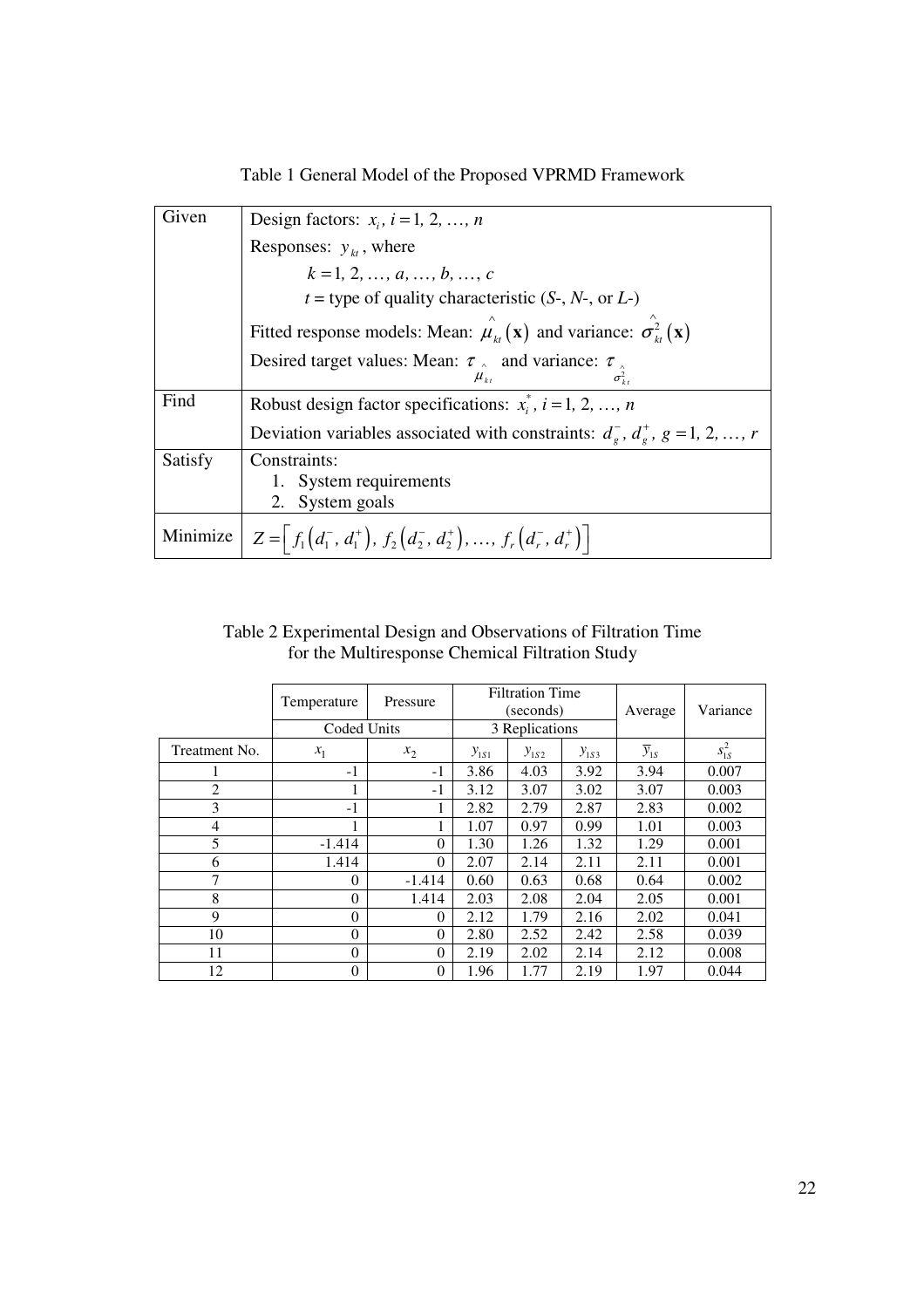|                | Temperature | Pressure       | Filtration Volume (mL) |                | Average   | Variance |            |
|----------------|-------------|----------------|------------------------|----------------|-----------|----------|------------|
|                |             | Coded Units    |                        | 3 Replications |           |          |            |
| Treatment No.  | $x_1$       | $x_2$          | $y_{2N1}$              | $y_{2N2}$      | $y_{2N3}$ | $y_{2N}$ | $s_{2N}^2$ |
|                | $-1$        | $-1$           | 9.70                   | 9.79           | 9.73      | 9.74     | 0.002      |
| $\overline{2}$ | 1           | $-1$           | 9.96                   | 9.95           | 9.93      | 9.95     | 0.000      |
| 3              | $-1$        |                | 9.94                   | 9.96           | 9.97      | 9.96     | 0.000      |
| 4              |             |                | 10.00                  | 9.97           | 9.89      | 9.95     | 0.003      |
| 5              | $-1.414$    | $\theta$       | 9.78                   | 9.87           | 10.01     | 9.89     | 0.013      |
| 6              | 1.414       | $\Omega$       | 10.02                  | 10.15          | 9.92      | 10.03    | 0.013      |
| 7              | $\theta$    | $-1.414$       | 9.80                   | 10.04          | 9.98      | 9.94     | 0.016      |
| 8              | 0           | 1.414          | 10.10                  | 9.99           | 10.01     | 10.03    | 0.003      |
| $\mathbf Q$    | $\theta$    | $\Omega$       | 10.12                  | 10.01          | 9.86      | 10.00    | 0.001      |
| 10             | $\theta$    | $\theta$       | 10.10                  | 9.97           | 9.85      | 9.97     | 0.001      |
| 11             | $\theta$    | $\theta$       | 10.08                  | 9.99           | 10.13     | 10.07    | 0.017      |
| 12             | $\theta$    | $\overline{0}$ | 9.98                   | 10.11          | 9.78      | 9.96     | 0.004      |

## Table 3 Experimental Design and Observations of Filtration Volume for the Multiresponse Chemical Filtration Study

Table 4 Experimental Design and Observations of Filtration Purity for the Multiresponse Chemical Filtration Study

|                | Temperature<br>Coded Units | Pressure       | Filtration Purity $(\%)$<br>3 Replications |           | Average   | Variance            |            |
|----------------|----------------------------|----------------|--------------------------------------------|-----------|-----------|---------------------|------------|
| Treatment No.  | $x_1$                      | $x_2$          | $y_{3L1}$                                  | $y_{3L2}$ | $y_{3L3}$ | $\overline{y}_{3L}$ | $s_{3L}^2$ |
|                | $-1$                       | $-1$           | 93.09                                      | 92.99     | 93.03     | 93.04               | 0.003      |
| $\overline{2}$ |                            | $-1$           | 93.76                                      | 93.83     | 93.81     | 93.80               | 0.001      |
| 3              | $-1$                       | 1              | 94.33                                      | 94.35     | 94.3      | 94.33               | 0.001      |
| $\overline{4}$ |                            | 1              | 95.64                                      | 95.76     | 95.72     | 95.71               | 0.004      |
| 9              | $-1.414$                   | $\theta$       | 93.59                                      | 93.73     | 93.76     | 93.69               | 0.008      |
| 10             | 1.414                      | $\theta$       | 94.94                                      | 94.88     | 94.9      | 94.91               | 0.001      |
| 11             | $\Omega$                   | $-1.414$       | 93.41                                      | 93.28     | 93.59     | 93.43               | 0.024      |
| 12             | $\Omega$                   | 1.414          | 95.39                                      | 95.42     | 95.36     | 95.39               | 0.001      |
| 13             | $\Omega$                   | $\theta$       | 94.37                                      | 95.17     | 94.64     | 94.73               | 0.166      |
| 14             | $\theta$                   | $\theta$       | 95.36                                      | 95.63     | 94.99     | 95.33               | 0.103      |
| 15             | $\Omega$                   | $\theta$       | 95.76                                      | 94.93     | 95.43     | 95.37               | 0.175      |
| 16             | $\theta$                   | $\overline{0}$ | 94.12                                      | 94.2      | 95.13     | 94.48               | 0.315      |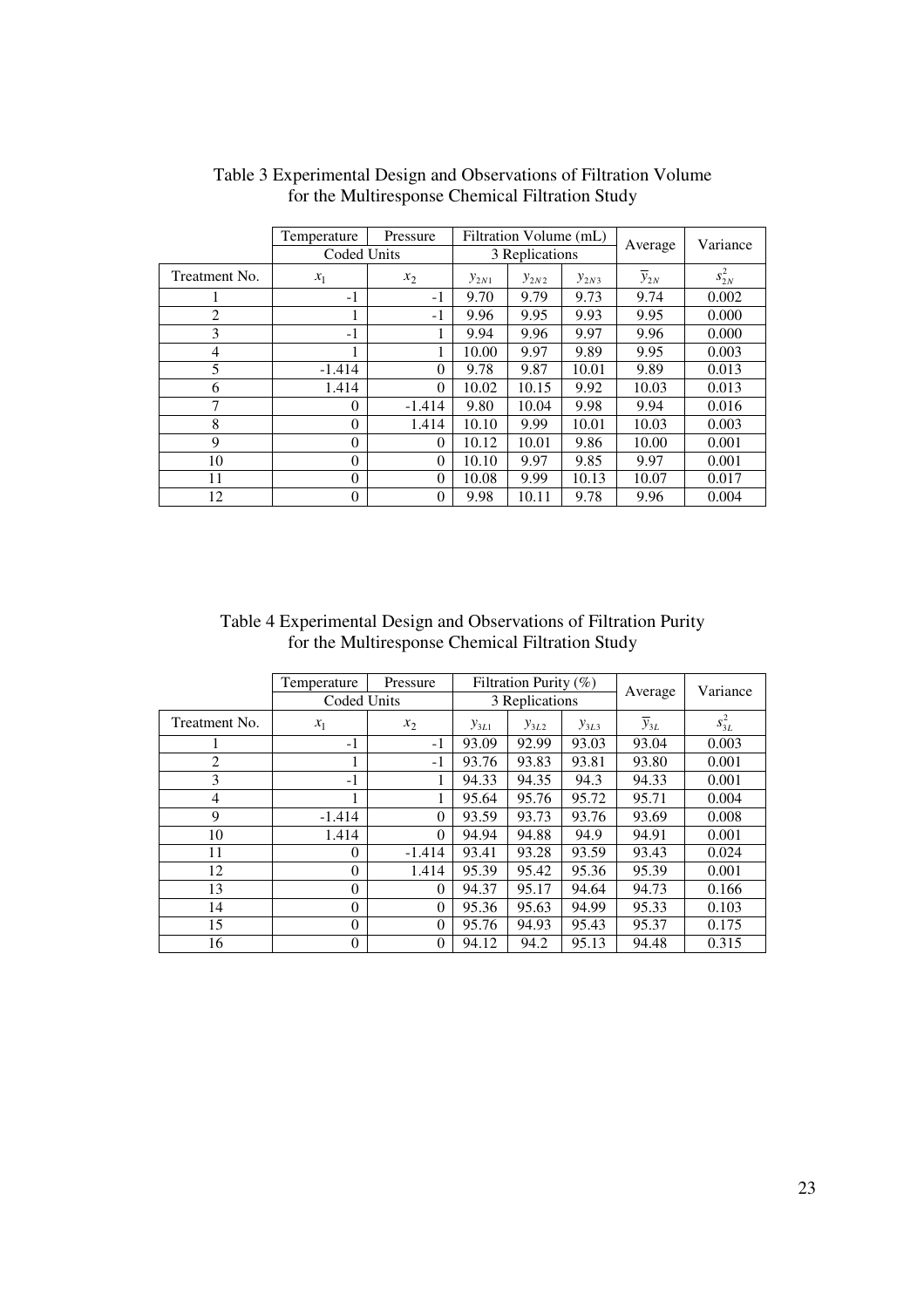Table 5 Proposed VPMRD Optimization Model for the Multiresponse Chemical Filtration Study

| Given    | Design factors, x:                                                                                                                                                                                                                  |  |  |  |  |  |  |  |
|----------|-------------------------------------------------------------------------------------------------------------------------------------------------------------------------------------------------------------------------------------|--|--|--|--|--|--|--|
|          | Temperature (°F)<br>$\mathcal{X}_1$<br>ᆖ                                                                                                                                                                                            |  |  |  |  |  |  |  |
|          | $x_{2}$<br>Pressure (psi)<br>$\equiv$                                                                                                                                                                                               |  |  |  |  |  |  |  |
|          | Responses, y:                                                                                                                                                                                                                       |  |  |  |  |  |  |  |
|          | Filtration time (seconds)<br>$y_{1s}$ =                                                                                                                                                                                             |  |  |  |  |  |  |  |
|          | $y_{2N}$<br>Filtration volume (mL)                                                                                                                                                                                                  |  |  |  |  |  |  |  |
|          | Filtration purity $(\%)$<br>$y_{3L}$                                                                                                                                                                                                |  |  |  |  |  |  |  |
|          | Fitted response models:                                                                                                                                                                                                             |  |  |  |  |  |  |  |
|          | Mean: $\hat{\mu}_{kt}(\mathbf{x})$ from Equations (11), (13), and (15)                                                                                                                                                              |  |  |  |  |  |  |  |
|          | Variance: $\sigma_{kt}^2(\mathbf{x})$ from Equations (12), (14), and (16)                                                                                                                                                           |  |  |  |  |  |  |  |
|          | Desired target values: Mean: $\tau_{\hat{\mu}_{i}}$ and variance: $\tau_{\hat{\sigma}_{ki}^2}$                                                                                                                                      |  |  |  |  |  |  |  |
|          | $\tau_{\hat{\mu}_{1s}} = 0$ $\tau_{\hat{\mu}_{2N}} = 10$ $\tau_{\hat{\mu}_{3L}} = 100$<br>Mean:                                                                                                                                     |  |  |  |  |  |  |  |
|          | $\tau_{\alpha} = 0$ $\tau_{\alpha} = 0$ $\tau_{\alpha} = 0$ $\tau_{\alpha} = 0$<br>Variance:                                                                                                                                        |  |  |  |  |  |  |  |
| Find     | Robust design factor specifications: $x_i^*$ , $i = 1, 2$                                                                                                                                                                           |  |  |  |  |  |  |  |
|          | Deviation variables associated with goals: $d_g^-, d_g^+, g = 1, 2, , 6$                                                                                                                                                            |  |  |  |  |  |  |  |
| Satisfy  | Constraints:                                                                                                                                                                                                                        |  |  |  |  |  |  |  |
|          | 1. $\hat{\mu}_{1S}(\mathbf{x}) \le 7$ 2. $9.5 \le \hat{\mu}_{2N}(\mathbf{x}) \le 10.5$ 3. $\hat{\mu}_{3L}(\mathbf{x}) \ge 0$                                                                                                        |  |  |  |  |  |  |  |
|          | Goals:                                                                                                                                                                                                                              |  |  |  |  |  |  |  |
|          | 4. $\sigma_{2N}^{2}(\mathbf{x})+d_{4}^{-}-d_{4}^{+}=0$<br>1. $\mu_{1s}^{\hat{}}(\mathbf{x}) + d_1^- - d_1^+ = 0$                                                                                                                    |  |  |  |  |  |  |  |
|          | 2. $\hat{\sigma}_{1s}^2(\mathbf{x}) + d_2^2 - d_2^2 = 0$<br>5. $\mu_{3L}^2(\mathbf{x}) + d_5^2 - d_5^2 = 100$                                                                                                                       |  |  |  |  |  |  |  |
|          | 3. $\mu_{2N}(\mathbf{x}) + d_3^- - d_3^+ = 10$<br>6. $\hat{\sigma}_{3I}^2(\mathbf{x}) + d_6^2 - d_6^2 = 0$                                                                                                                          |  |  |  |  |  |  |  |
|          | Bounds:                                                                                                                                                                                                                             |  |  |  |  |  |  |  |
|          | Design factors: $-1.414 \le x_i \le 1.414$ for $i = 1, 2$<br>1.                                                                                                                                                                     |  |  |  |  |  |  |  |
|          | 2. Deviation variables: $d_g$ , $d_g^+ \ge 0$ and $d_g^- \cdot d_g^+ = 0$ for $g = 1, 2, , 6$                                                                                                                                       |  |  |  |  |  |  |  |
| Minimize | $Z = \left[ M\left(d_2^+\right) + M\left(d_4^+\right) + M\left(d_6^+\right) + \left(\frac{1}{3}\right)\left(d_1^+\right) + \left(\frac{1}{3}\right)\left(d_3^- + d_3^+\right) + \left(\frac{1}{3}\right)\left(d_5^-\right) \right]$ |  |  |  |  |  |  |  |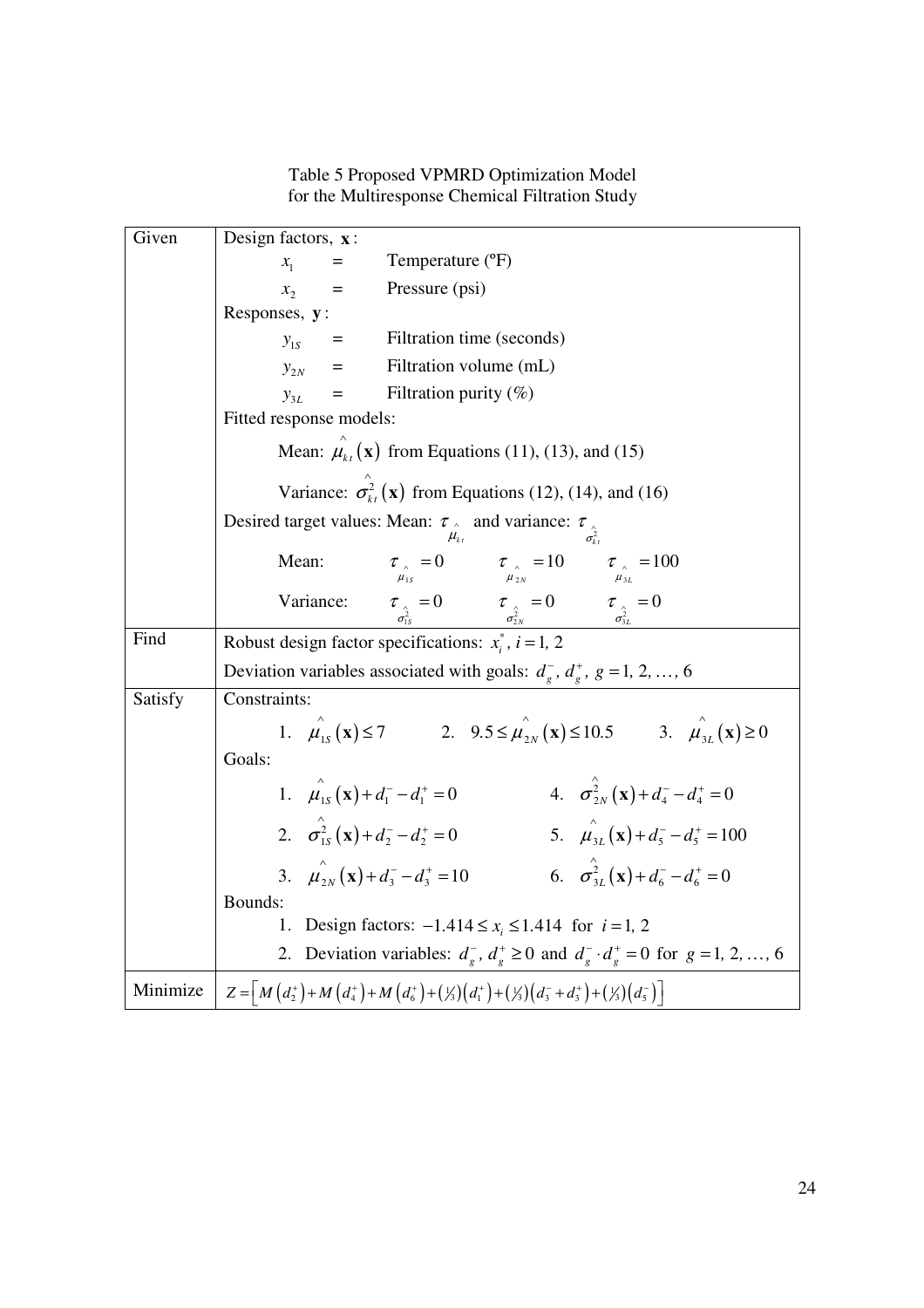| <b>Optimal Settings</b> | $\mathbf{x}^*$                                | (1.4117, 0.0651) |
|-------------------------|-----------------------------------------------|------------------|
|                         | $\hat{\mu}_{1s}^{(x)}$                        | 1.9927           |
| Mean                    | $\hat{\mu_{2N}}(\mathbf{x})$                  | 9.9919           |
|                         | $\hat{\mu}_{3L}^{(x)}(x)$                     | 94.9788          |
|                         | $\hat{\sigma_{1s}^2}(\mathbf{x})$             | 0.0017           |
| Variance                | $\hat{\sigma_{2N}^2}(\mathbf{x})$             | 0.0081           |
|                         | $\overset{\wedge}{{\sigma^2_{3L} }}({\bf x})$ |                  |

Table 6 Results of the Proposed VPMRD Approach for the Multiresponse Chemical Filtration Study

Table 7 Results of the Multiresponse Expansion of the Dual Response Approach for the Multiresponse Chemical Filtration Study

| <b>Optimal Settings</b> | $\mathbf{x}^*$                     | (0.5444, 1.2825) |
|-------------------------|------------------------------------|------------------|
|                         | $\hat{\mu}_{1s}^{(x)}(x)$          | 1.5409           |
| Mean                    | $\mu_{2N}^{^{\wedge}}(\mathbf{x})$ | 9.9909           |
|                         | $\hat{\mu}_{3L}^{(x)}(x)$          | 95.6735          |
|                         | $\hat{\sigma_{1s}^2}(\mathbf{x})$  | 0.0033           |
| Variance                | $\sigma_{2N}^2(\mathbf{x})$        | 0.0033           |
|                         | $\hat{\sigma^2_{3L}}({\bf x})$     | 0.0088           |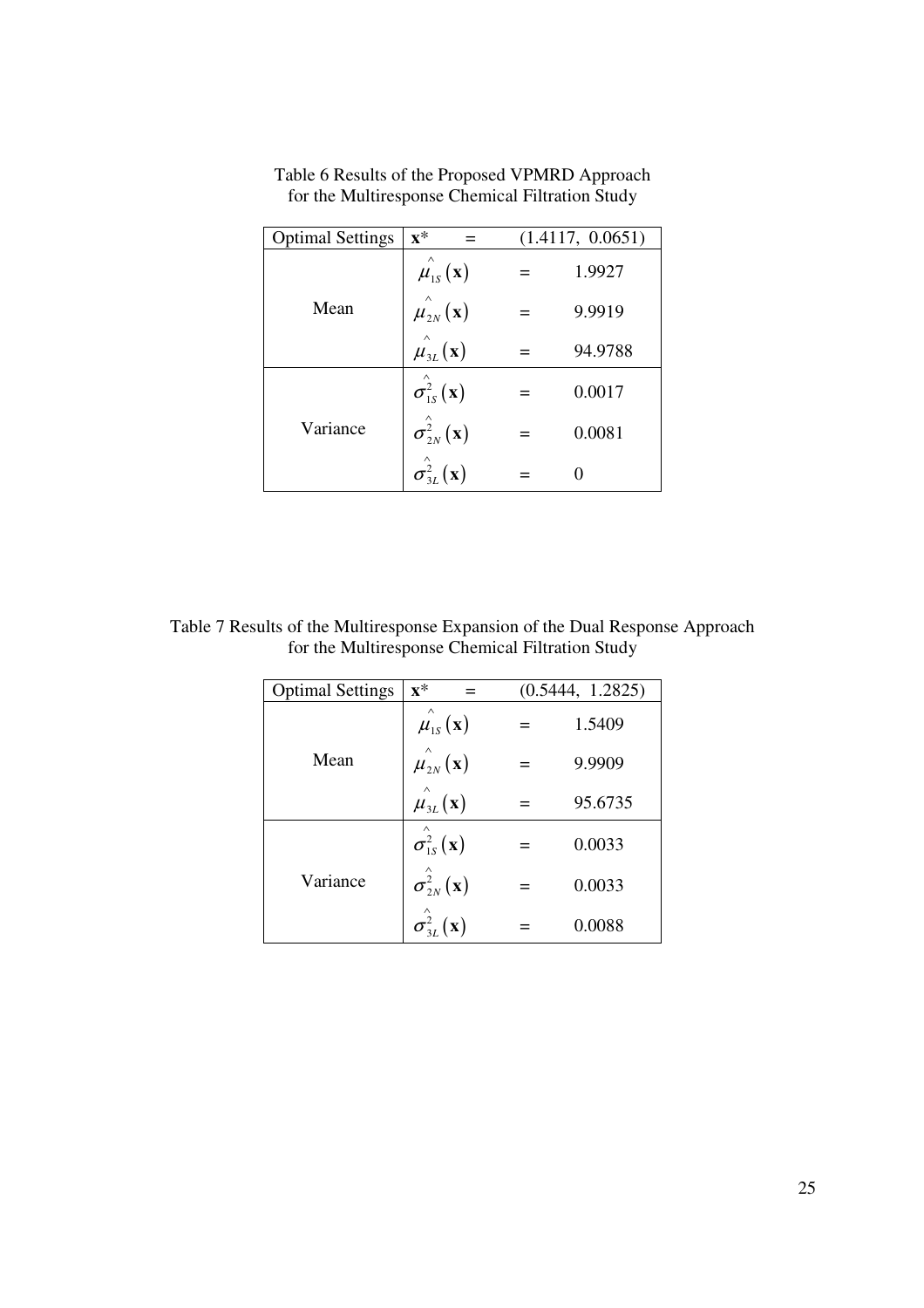| <b>Optimal Settings</b> | $\mathbf{x}^*$                        | (0.4759, 1.2135) |
|-------------------------|---------------------------------------|------------------|
|                         | $\hat{\mu}_{1s}^{(x)}$ (x)            | 1.6086           |
| Mean                    | $\mu_{2N}^{^{\wedge}}(\mathbf{x})$    | 9.9982           |
|                         | $\hat{\mu}_{3L}^{(x)}(x)$             | 95.6509          |
|                         | $\hat{\sigma_{\rm 1S}^2}(\mathbf{x})$ | 0.0069           |
| Variance                | $\hat{\sigma_{2N}^2}(\mathbf{x})$     | 0.0033           |
|                         | $\hat{\sigma^2_{3L}}({\bf x})$        | 0.0311           |

Table 8 Results of the Multiresponse Expansion of the MSE Model for the Multiresponse Chemical Filtration Study

Table 9 Comparison of Optimization Methods in Determining the Optimal Design Factor Settings and the Evaluation of the Variance for the Multiresponse Chemical Filtration Study

| Method                                                | <b>Optimal Settings</b><br>$(x_1^*, x_2^*)$ | $\sigma_{1s}^2(\mathbf{x})$ | $\sigma_{2N}^2(\mathbf{x})$ | $\sigma_{3I}^2(\mathbf{x})$ |  |
|-------------------------------------------------------|---------------------------------------------|-----------------------------|-----------------------------|-----------------------------|--|
| Multiresponse<br>Expansion of the                     |                                             |                             |                             |                             |  |
| Dual Response<br>Approach                             | (0.5444, 1.2825)                            | 0.0033                      | 0.0033                      | 0.0088                      |  |
| Multiresponse<br>Expansion of the<br><b>MSE</b> Model | (0.4759, 1.2135)                            | 0.0069                      | 0.0033                      | 0.0311                      |  |
| Proposed VPMRD<br>Approach                            | (1.4117, 0.0651)                            | 0.0017                      | 0.0081                      |                             |  |